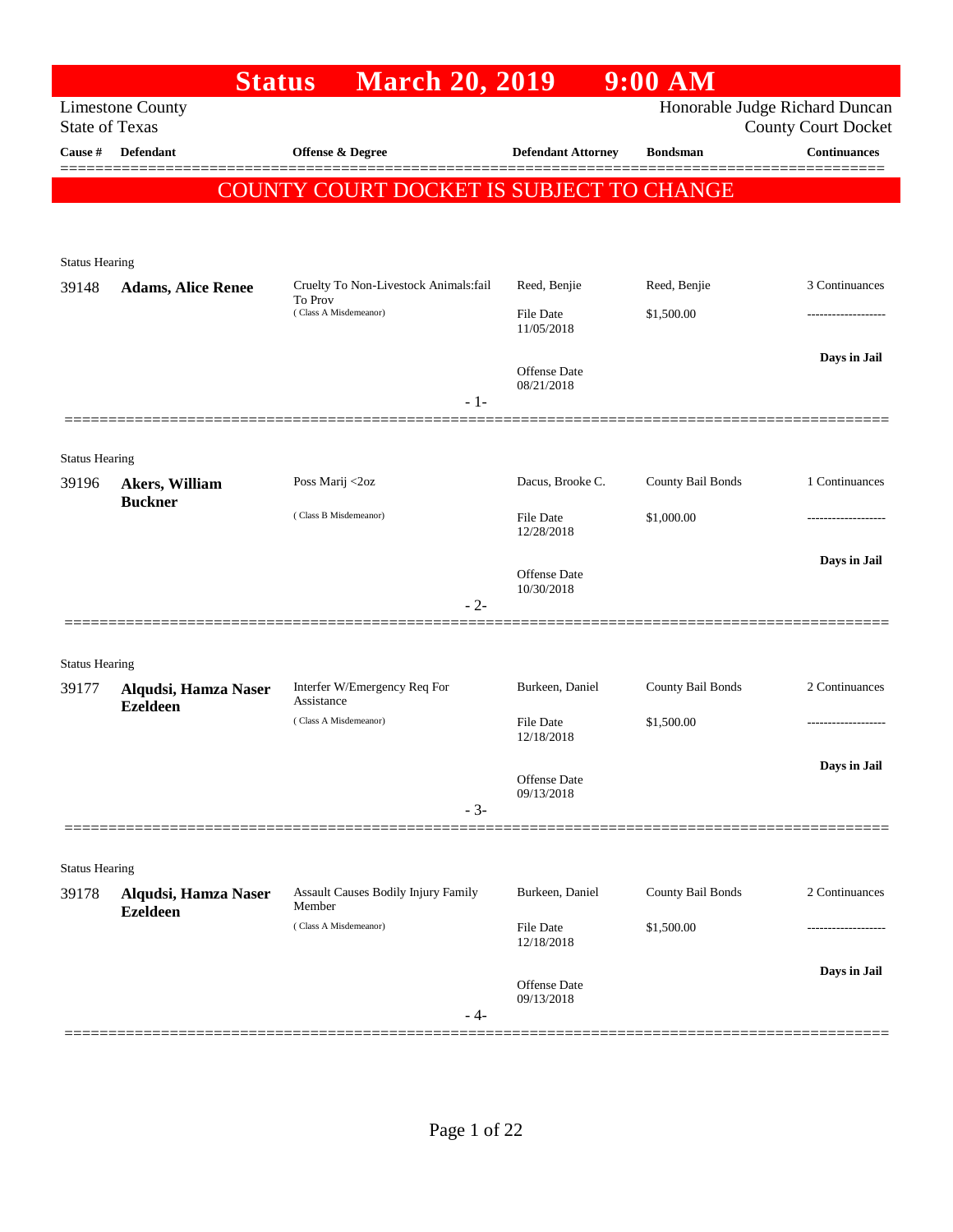|                       |                            | <b>March 20, 2019</b><br><b>Status</b>            |                                                    | $9:00$ AM                      |                            |
|-----------------------|----------------------------|---------------------------------------------------|----------------------------------------------------|--------------------------------|----------------------------|
| <b>State of Texas</b> | <b>Limestone County</b>    |                                                   |                                                    | Honorable Judge Richard Duncan | <b>County Court Docket</b> |
| Cause #               | Defendant                  | <b>Offense &amp; Degree</b>                       | <b>Defendant Attorney</b>                          | <b>Bondsman</b>                | <b>Continuances</b>        |
|                       |                            | <b>COUNTY COURT DOCKET IS SUBJECT TO CHANGE</b>   |                                                    |                                |                            |
|                       |                            |                                                   |                                                    |                                |                            |
|                       |                            |                                                   |                                                    |                                |                            |
| <b>Status Hearing</b> |                            | Hunt Poss Exotic Animals                          |                                                    | Reed, Bobby                    | 2 Continuances             |
| 39170                 | <b>Baize, James Dillon</b> | (Class A Misdemeanor)                             | Reed, Stephen M.<br><b>File Date</b><br>11/27/2018 | \$2,500.00                     |                            |
|                       |                            |                                                   | Offense Date                                       |                                | Days in Jail               |
|                       |                            | $-5-$                                             | 04/14/2018                                         |                                |                            |
|                       |                            |                                                   |                                                    |                                |                            |
| Review Hearing        |                            |                                                   |                                                    |                                |                            |
| 38677                 | Barco, Fatima Tina         | Driving W/Lic Inv W/Prev<br>Conv/Susp/W/O Fin Res |                                                    | Ace Bail Bonds - Crockett      | 1 Continuances             |
|                       |                            | (Class B Misdemeanor)                             | <b>File Date</b><br>10/02/2017                     | \$1,000.00                     | .                          |
|                       |                            |                                                   |                                                    |                                | Days in Jail               |
|                       |                            |                                                   | <b>Offense</b> Date<br>09/01/2017                  |                                |                            |
|                       |                            | $-6-$                                             |                                                    |                                |                            |
| <b>Status Hearing</b> |                            |                                                   |                                                    |                                |                            |
| 39209                 | Barco, Fatima Tina         | Bail Jumping And Fail To Appear                   | Reed, Justin                                       | Justin Reed                    | 1 Continuances             |
|                       |                            | (Class A Misdemeanor)                             | <b>File Date</b><br>01/03/2019                     | \$2,500.00                     |                            |
|                       |                            |                                                   | Offense Date                                       |                                | Days in Jail               |
|                       |                            | $-7-$                                             | 12/19/2018                                         |                                |                            |
|                       |                            |                                                   |                                                    |                                |                            |
| <b>Status Hearing</b> |                            |                                                   |                                                    |                                |                            |
| 39158                 | <b>Bluitt</b> , Triston    | Assault Causes Bodily Injury Family<br>Member     |                                                    | County Bail Bonds              | 3 Continuances             |
|                       | <b>Kennard</b>             | (Class A Misdemeanor)                             | <b>File Date</b><br>11/16/2018                     | \$5,000.00                     |                            |
|                       |                            |                                                   | Offense Date                                       |                                | Days in Jail               |
|                       |                            | $-8-$                                             | 09/22/2018                                         |                                |                            |
|                       |                            |                                                   |                                                    |                                |                            |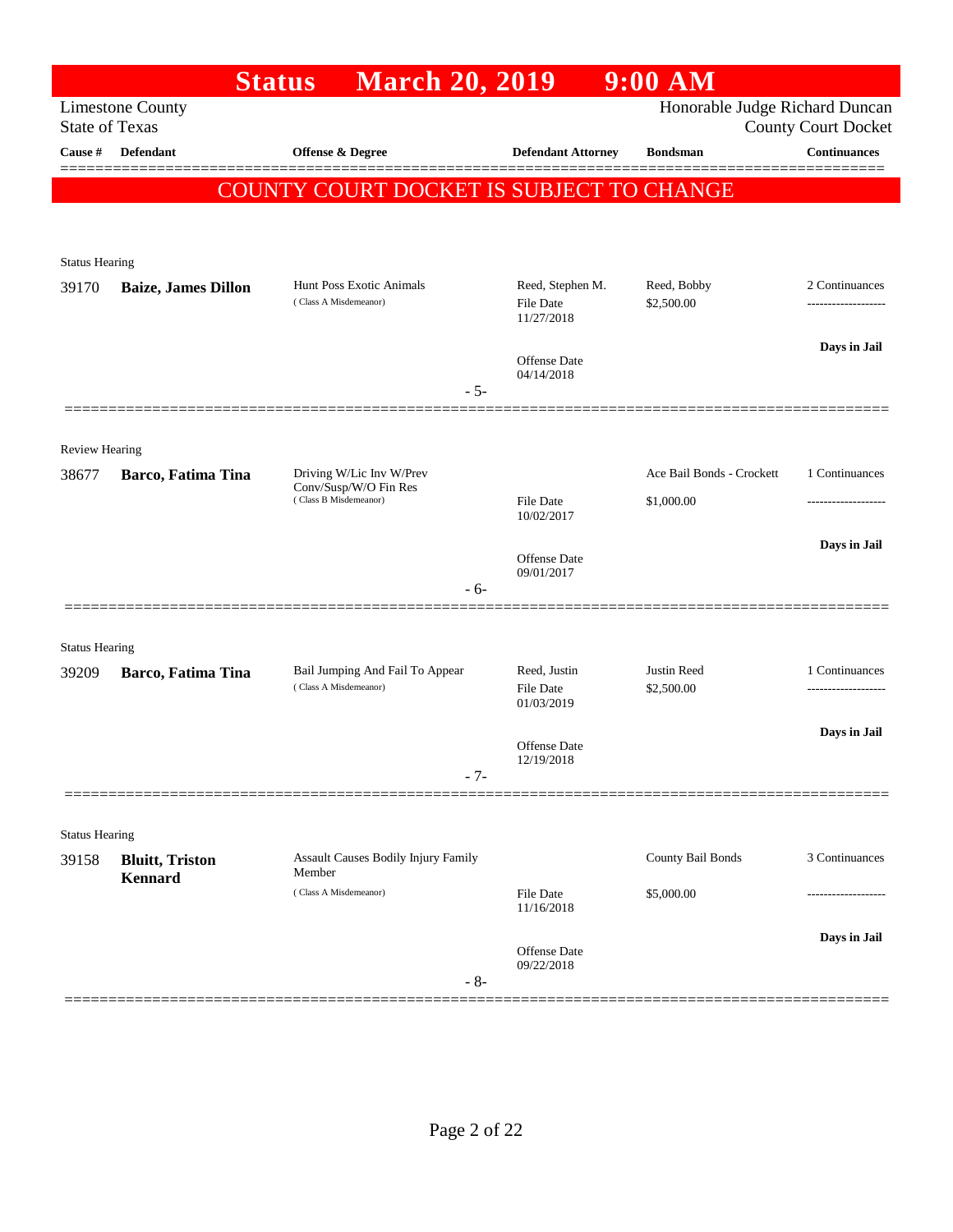|                                  | <b>Status</b>              | <b>March 20, 2019</b>                             |                                | $9:00$ AM         |                                                   |
|----------------------------------|----------------------------|---------------------------------------------------|--------------------------------|-------------------|---------------------------------------------------|
|                                  | <b>Limestone County</b>    |                                                   |                                |                   | Honorable Judge Richard Duncan                    |
| <b>State of Texas</b><br>Cause # | <b>Defendant</b>           | <b>Offense &amp; Degree</b>                       | <b>Defendant Attorney</b>      | <b>Bondsman</b>   | <b>County Court Docket</b><br><b>Continuances</b> |
|                                  |                            |                                                   |                                |                   |                                                   |
|                                  |                            | COUNTY COURT DOCKET IS SUBJECT TO CHANGE          |                                |                   |                                                   |
|                                  |                            |                                                   |                                |                   |                                                   |
| <b>Status Hearing</b>            |                            |                                                   |                                |                   |                                                   |
| 39143                            | <b>Boyd, Jerry Dale</b>    | Poss Marij <2oz                                   | Reed, Benjie                   | Reed, Benjie      | 3 Continuances                                    |
|                                  |                            | (Class B Misdemeanor)                             | <b>File Date</b><br>11/05/2018 | \$2,000.00        |                                                   |
|                                  |                            |                                                   |                                |                   | Days in Jail                                      |
|                                  |                            |                                                   | Offense Date<br>09/15/2018     |                   |                                                   |
|                                  |                            | - 9-                                              |                                |                   |                                                   |
|                                  |                            |                                                   |                                |                   |                                                   |
| <b>Status Hearing</b>            |                            |                                                   |                                |                   |                                                   |
| 38794                            | Bredeson, Patricia Jo      | Criminal Mischief Impair/interrupt Pub<br>Service | Sanders, Raymond L.            | Personal Bond     | 1 Continuances                                    |
|                                  |                            | (Class A Misdemeanor)                             | <b>File Date</b><br>01/19/2018 | \$3,000.00        |                                                   |
|                                  |                            |                                                   |                                |                   | Days in Jail                                      |
|                                  |                            |                                                   | Offense Date<br>10/17/2017     |                   |                                                   |
|                                  |                            | $-10-$                                            |                                |                   |                                                   |
|                                  |                            |                                                   |                                |                   |                                                   |
| <b>Status Hearing</b><br>38840   |                            | Bail Jumping And Fail To Appear                   | Sanders, Raymond L.            | County Bail Bonds | 1 Continuances                                    |
|                                  | Bredeson, Patricia Jo      | (Class A Misdemeanor)                             | <b>File Date</b>               | \$5,000.00        |                                                   |
|                                  |                            |                                                   | 02/28/2018                     |                   |                                                   |
|                                  |                            |                                                   | Offense Date                   |                   | Days in Jail                                      |
|                                  |                            | $-11-$                                            | 02/21/2018                     |                   |                                                   |
|                                  |                            |                                                   |                                |                   |                                                   |
| <b>Status Hearing</b>            |                            |                                                   |                                |                   |                                                   |
| 39229                            | <b>Brewer, Carolyn Ann</b> | Cruelty To Non-Livestock Animals:fail<br>To Prov  | Spivey, Shirley                | Personal Bond     | 1 Continuances                                    |
|                                  |                            | (Class A Misdemeanor)                             | File Date<br>01/15/2019        | \$3,000.00        |                                                   |
|                                  |                            |                                                   |                                |                   | Days in Jail                                      |
|                                  |                            |                                                   | Offense Date<br>09/12/2018     |                   |                                                   |
|                                  |                            | $-12-$                                            |                                |                   |                                                   |
|                                  |                            |                                                   |                                |                   |                                                   |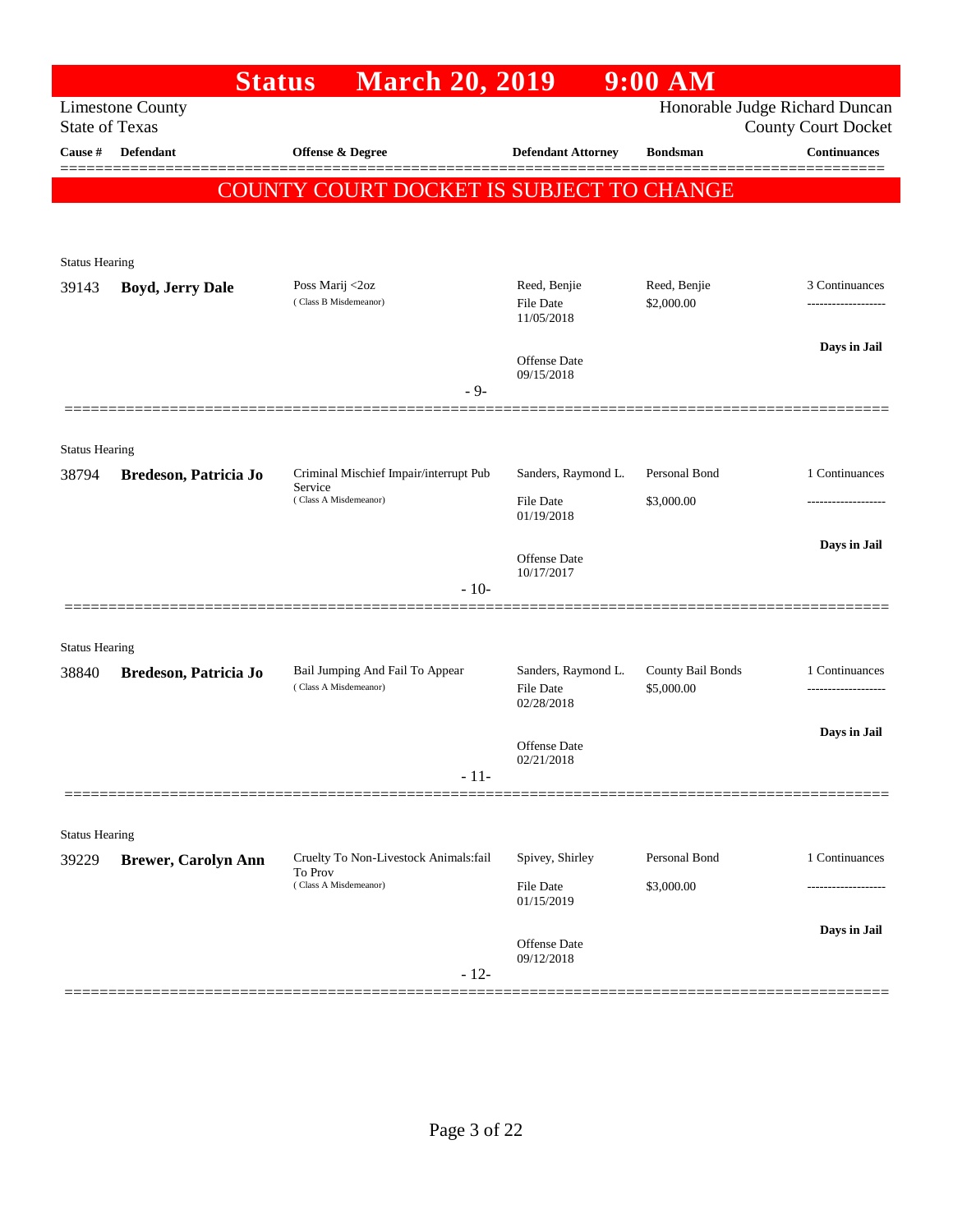|                       |                                  | <b>March 20, 2019</b><br><b>Status</b>   |                            | 9:00 AM         |                                                              |
|-----------------------|----------------------------------|------------------------------------------|----------------------------|-----------------|--------------------------------------------------------------|
| <b>State of Texas</b> | <b>Limestone County</b>          |                                          |                            |                 | Honorable Judge Richard Duncan<br><b>County Court Docket</b> |
| Cause #               | Defendant                        | Offense & Degree                         | <b>Defendant Attorney</b>  | <b>Bondsman</b> | <b>Continuances</b>                                          |
|                       |                                  | COUNTY COURT DOCKET IS SUBJECT TO CHANGE |                            |                 |                                                              |
|                       |                                  |                                          |                            |                 |                                                              |
| <b>Status Hearing</b> |                                  |                                          |                            |                 |                                                              |
| 38778                 | Castano, Veronica<br>Chriselda   | Criminal Trespass                        | Reed, Justin               |                 | 1 Continuances                                               |
|                       |                                  | (Class B Misdemeanor)                    | File Date<br>01/03/2018    |                 |                                                              |
|                       |                                  |                                          | Offense Date<br>08/29/2017 |                 | Days in Jail                                                 |
|                       |                                  | $-13-$                                   |                            |                 |                                                              |
| <b>Status Hearing</b> |                                  |                                          |                            |                 |                                                              |
| 39210                 | Castano, Veronica<br>Chriselda   | Bail Jumping And Fail To Appear          | Reed, Justin               | Reed, Justin    | 1 Continuances                                               |
|                       |                                  | (Class A Misdemeanor)                    | File Date<br>01/03/2019    | \$3,000.00      |                                                              |
|                       |                                  |                                          | Offense Date<br>12/19/2018 |                 | Days in Jail                                                 |
|                       |                                  | $-14-$                                   |                            |                 |                                                              |
| <b>Status Hearing</b> |                                  |                                          |                            |                 |                                                              |
| 34816                 | <b>Chambers</b> , Cheri<br>D'ann | Criminal Mischief >=\$500<\$1,500        | Reed, Justin               | Reed, Benjie    | 2 Continuances                                               |
|                       |                                  | (Class A Misdemeanor)                    | File Date<br>10/08/2010    | \$500.00        | -----------------                                            |
|                       |                                  |                                          | Offense Date               |                 | Days in Jail                                                 |
|                       |                                  | $-15-$                                   | 01/10/2010                 |                 |                                                              |
|                       |                                  |                                          |                            |                 |                                                              |
| <b>Status Hearing</b> |                                  |                                          |                            |                 |                                                              |
| 38704                 | <b>Chambers</b> , Cheri<br>D'ann | Bail Jumping And Fail To Appear          | Reed, Justin               | Reed, Benjie    | 2 Continuances                                               |
|                       |                                  | (Class A Misdemeanor)                    | File Date<br>10/25/2017    | \$1,000.00      | -----------------                                            |
|                       |                                  |                                          | Offense Date<br>10/05/2017 |                 | Days in Jail                                                 |
|                       |                                  | $-16-$                                   |                            |                 |                                                              |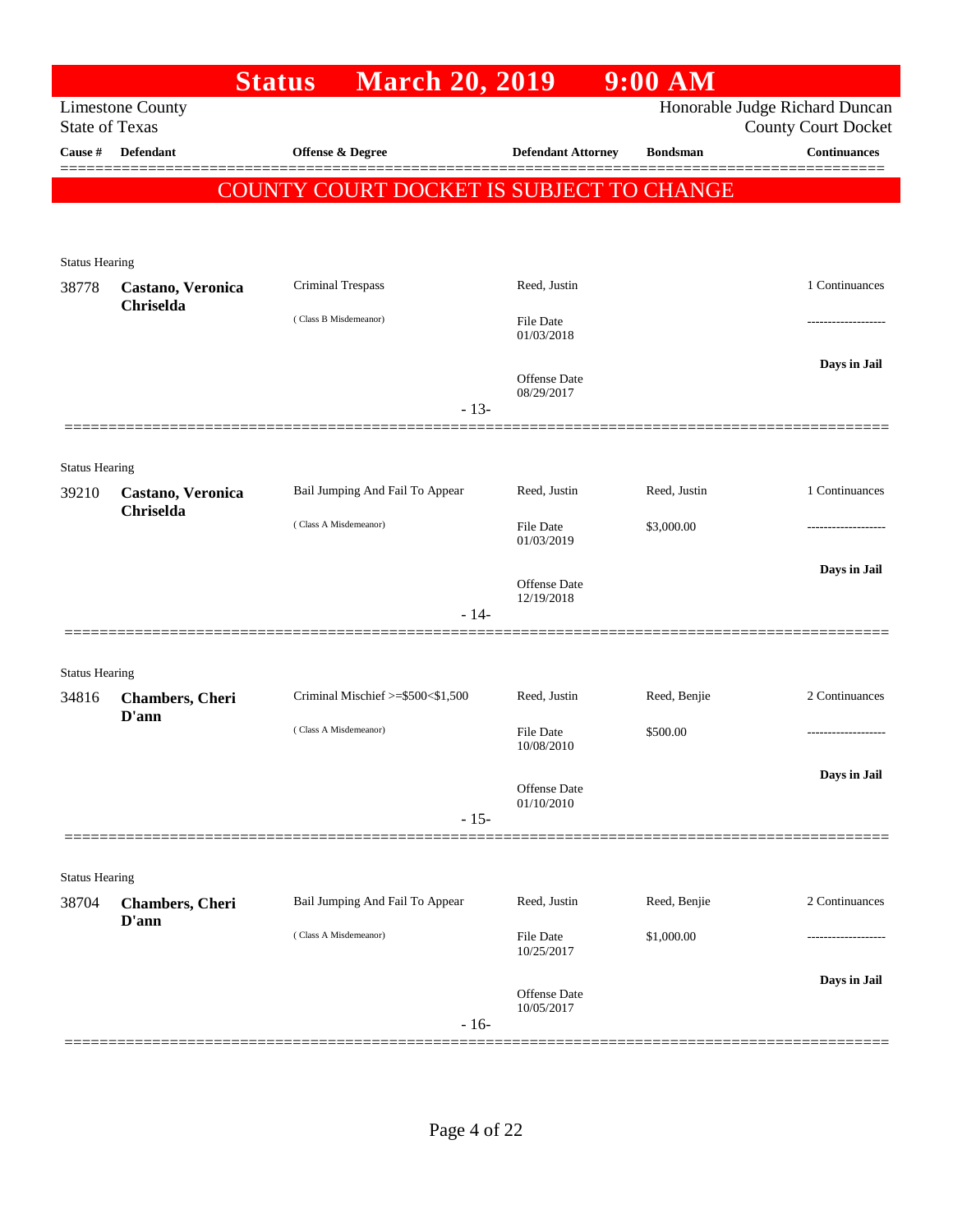|                                |                            | <b>March 20, 2019</b><br><b>Status</b>                           |                                            | $9:00$ AM                       |                                                              |
|--------------------------------|----------------------------|------------------------------------------------------------------|--------------------------------------------|---------------------------------|--------------------------------------------------------------|
| <b>State of Texas</b>          | <b>Limestone County</b>    |                                                                  |                                            |                                 | Honorable Judge Richard Duncan<br><b>County Court Docket</b> |
| Cause #                        | Defendant                  | Offense & Degree                                                 | <b>Defendant Attorney</b>                  | <b>Bondsman</b>                 | <b>Continuances</b>                                          |
|                                |                            | <b>COUNTY COURT DOCKET IS SUBJECT TO CHANGE</b>                  |                                            |                                 |                                                              |
|                                |                            |                                                                  |                                            |                                 |                                                              |
| <b>Status Hearing</b>          |                            |                                                                  |                                            |                                 |                                                              |
| 39028                          | <b>Chambers, Joe Allen</b> | Criminal Mischief >=\$100<\$750<br>(Class B Misdemeanor)         | Wilson, Scott<br>File Date<br>07/19/2018   | County Bail Bonds<br>\$1,000.00 | 5 Continuances                                               |
|                                |                            |                                                                  | Offense Date<br>05/15/2018                 |                                 | Days in Jail                                                 |
|                                |                            | $-17-$                                                           |                                            |                                 |                                                              |
| <b>Status Hearing</b>          |                            |                                                                  |                                            |                                 |                                                              |
| 39062                          | <b>Chambers, Joe Allen</b> | Criminal Trespass<br>(Class B Misdemeanor)                       | Wilson, Scott<br>File Date<br>08/22/2018   | County Bail Bonds<br>\$2,500.00 | 4 Continuances                                               |
|                                |                            |                                                                  | <b>Offense</b> Date<br>06/26/2018          |                                 | Days in Jail                                                 |
|                                |                            | $-18-$                                                           |                                            |                                 |                                                              |
|                                |                            |                                                                  |                                            |                                 |                                                              |
| <b>Status Hearing</b><br>39063 | <b>Chambers, Joe Allen</b> | Criminal Mischief $\ge$ \$750 < \$2,500<br>(Class A Misdemeanor) | Wilson, Scott<br>File Date<br>08/22/2018   | County Bail Bonds<br>\$5,000.00 | 4 Continuances                                               |
|                                |                            |                                                                  | <b>Offense</b> Date<br>06/26/2018          |                                 | Days in Jail                                                 |
|                                |                            | $-19-$                                                           |                                            |                                 |                                                              |
| <b>Status Hearing</b>          |                            |                                                                  |                                            |                                 |                                                              |
| 39234                          | <b>Cisneros, Emmanuel</b>  | Driving While Intoxicated Bac >=0.15<br>(Class A Misdemeanor)    | Spivey, Shirley<br>File Date<br>01/25/2019 | County Bail Bonds<br>\$2,000.00 | 1 Continuances<br>.                                          |
|                                |                            | $-20-$                                                           | Offense Date<br>11/04/2018                 |                                 | Days in Jail                                                 |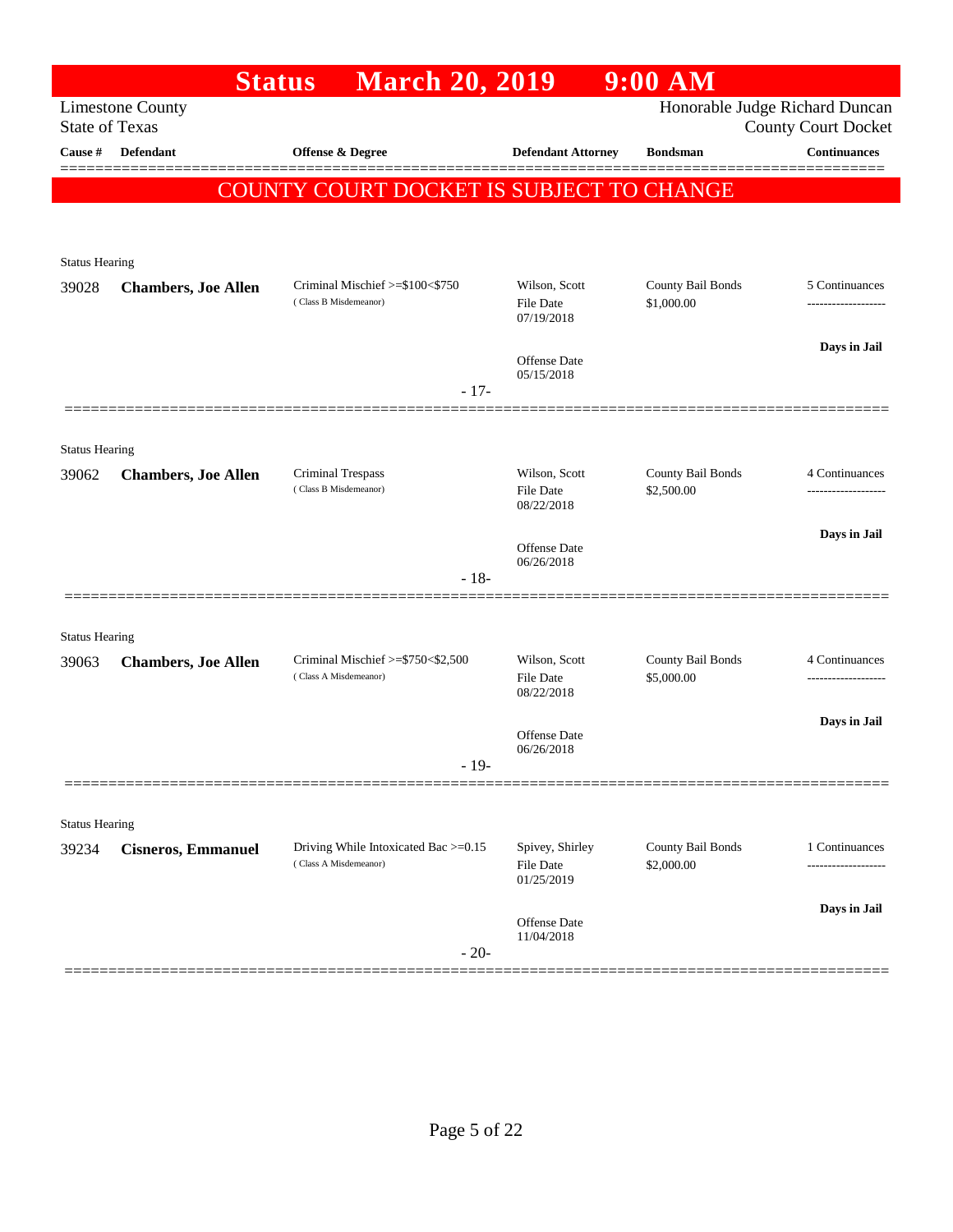|                                |                                  | <b>March 20, 2019</b><br><b>Status</b>        |                                | $9:00$ AM           |                                |
|--------------------------------|----------------------------------|-----------------------------------------------|--------------------------------|---------------------|--------------------------------|
|                                | <b>Limestone County</b>          |                                               |                                |                     | Honorable Judge Richard Duncan |
| <b>State of Texas</b>          |                                  |                                               |                                |                     | <b>County Court Docket</b>     |
| Cause #                        | Defendant                        | Offense & Degree                              | <b>Defendant Attorney</b>      | <b>Bondsman</b>     | <b>Continuances</b>            |
|                                |                                  | COUNTY COURT DOCKET IS SUBJECT TO CHANGE      |                                |                     |                                |
|                                |                                  |                                               |                                |                     |                                |
|                                |                                  |                                               |                                |                     |                                |
| <b>Status Hearing</b><br>39163 | Davis, Jarrin Jmal               | Assault Causes Bodily Injury Family           |                                | County Bail Bonds   | 3 Continuances                 |
|                                |                                  | Member<br>(Class A Misdemeanor)               | <b>File Date</b>               | \$5,000.00          |                                |
|                                |                                  |                                               | 11/16/2018                     |                     |                                |
|                                |                                  |                                               |                                |                     | Days in Jail                   |
|                                |                                  |                                               | Offense Date<br>06/25/2018     |                     |                                |
|                                |                                  | $-21-$                                        |                                |                     |                                |
|                                |                                  |                                               |                                |                     |                                |
| <b>Status Hearing</b>          |                                  |                                               |                                |                     |                                |
| 39237                          | Dawkins, Jordan<br><b>Tyrell</b> | Poss Marij <2oz                               | Sanders, Raymond L.            | Freebird Bail Bonds | 1 Continuances                 |
|                                |                                  | (Class B Misdemeanor)                         | <b>File Date</b>               | \$2,000.00          |                                |
|                                |                                  |                                               | 01/29/2019                     |                     |                                |
|                                |                                  |                                               | Offense Date                   |                     | Days in Jail                   |
|                                |                                  | $-22-$                                        | 01/04/2019                     |                     |                                |
|                                |                                  |                                               |                                |                     |                                |
| <b>Status Hearing</b>          |                                  |                                               |                                |                     |                                |
| 39213                          | <b>Edmondson, Tyler</b>          | Assault Causes Bodily Injury Family           | Wilson, Scott                  | County Bail Bonds   | 1 Continuances                 |
|                                | William                          | Member<br>(Class A Misdemeanor)               | <b>File Date</b>               | \$3,000.00          |                                |
|                                |                                  |                                               | 01/03/2019                     |                     |                                |
|                                |                                  |                                               |                                |                     | Days in Jail                   |
|                                |                                  |                                               | Offense Date<br>10/12/2018     |                     |                                |
|                                |                                  | $-23-$                                        |                                |                     |                                |
|                                |                                  |                                               |                                |                     |                                |
| <b>Status Hearing</b>          |                                  |                                               |                                |                     |                                |
| 39157                          | Ellis, John Taylor, Ii           | Assault Causes Bodily Injury Family<br>Member | Reed, Benjie                   | Reed, Bobby         | 3 Continuances                 |
|                                |                                  | (Class A Misdemeanor)                         | <b>File Date</b><br>11/08/2018 | \$3,000.00          |                                |
|                                |                                  |                                               |                                |                     | Days in Jail                   |
|                                |                                  |                                               | Offense Date<br>09/28/2018     |                     |                                |
|                                |                                  | $-24-$                                        |                                |                     |                                |
|                                |                                  |                                               |                                |                     |                                |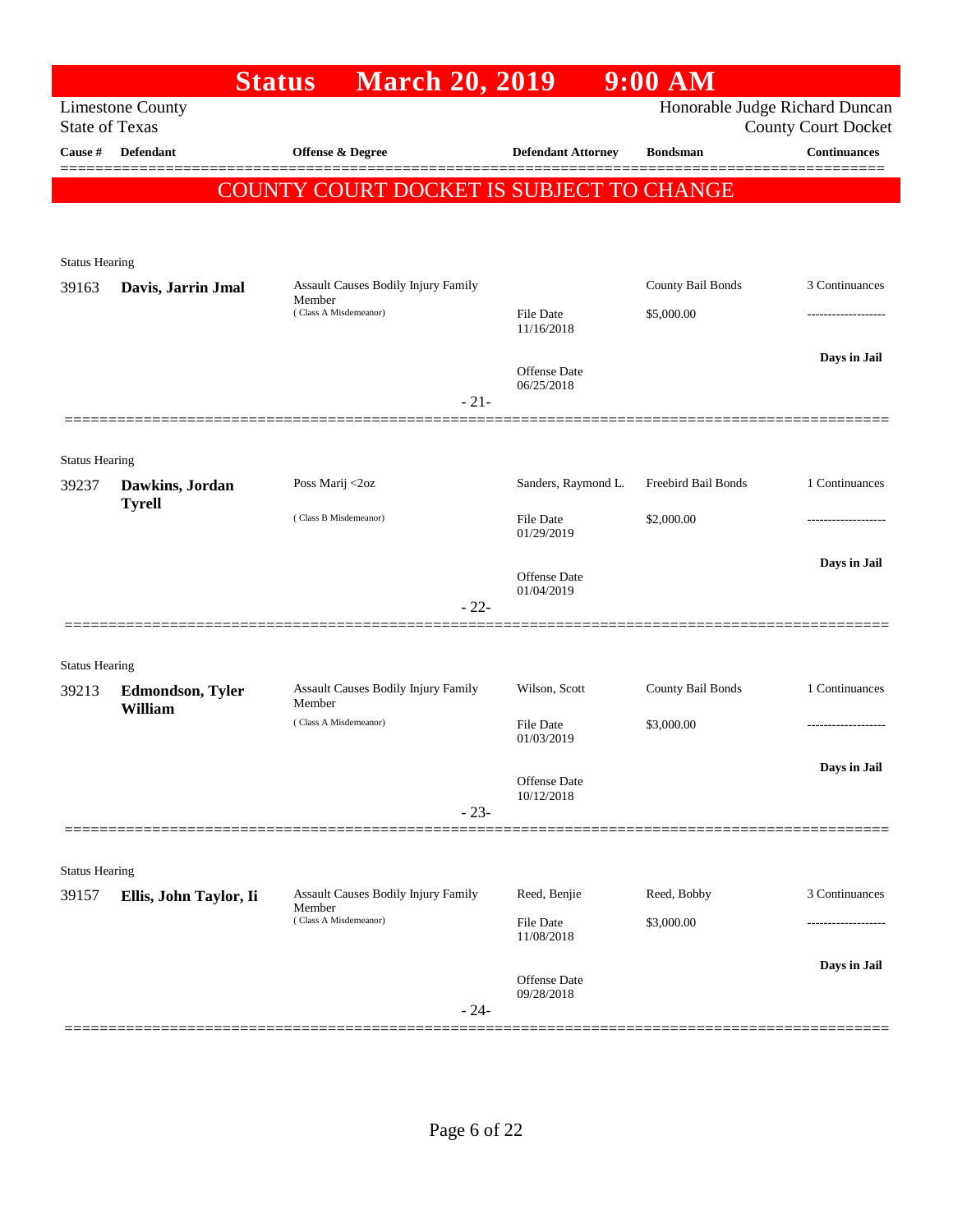|                                |                                            | <b>March 20, 2019</b><br><b>Status</b>     |        |                                     | $9:00$ AM                   |                                                              |
|--------------------------------|--------------------------------------------|--------------------------------------------|--------|-------------------------------------|-----------------------------|--------------------------------------------------------------|
| <b>State of Texas</b>          | <b>Limestone County</b>                    |                                            |        |                                     |                             | Honorable Judge Richard Duncan<br><b>County Court Docket</b> |
| Cause #                        | <b>Defendant</b>                           | Offense & Degree                           |        | <b>Defendant Attorney</b>           | <b>Bondsman</b>             | <b>Continuances</b>                                          |
|                                |                                            |                                            |        |                                     |                             |                                                              |
|                                |                                            | COUNTY COURT DOCKET IS SUBJECT TO CHANGE   |        |                                     |                             |                                                              |
|                                |                                            |                                            |        |                                     |                             |                                                              |
| <b>Status Hearing</b>          |                                            |                                            |        |                                     |                             |                                                              |
| 39235                          | <b>Featherstone, Ryder</b><br><b>North</b> | Poss Marij <2oz                            |        | King, Callahan, II                  | County Bail Bonds           | 1 Continuances                                               |
|                                |                                            | (Class B Misdemeanor)                      |        | <b>File Date</b><br>01/29/2019      | \$2,000.00                  |                                                              |
|                                |                                            |                                            |        | Offense Date                        |                             | Days in Jail                                                 |
|                                |                                            |                                            | $-25-$ | 12/21/2018                          |                             |                                                              |
|                                |                                            |                                            |        |                                     |                             |                                                              |
|                                |                                            |                                            |        |                                     |                             |                                                              |
| <b>Status Hearing</b><br>39214 | Ferrell, Travis Earl                       | Poss Cs Pg 2-a <= 20z                      |        |                                     | County Bail Bonds           | 1 Continuances                                               |
|                                |                                            | (Class B Misdemeanor)                      |        | File Date<br>01/04/2019             | \$1,500.00                  |                                                              |
|                                |                                            |                                            |        |                                     |                             | Days in Jail                                                 |
|                                |                                            |                                            |        | <b>Offense</b> Date<br>10/30/2018   |                             |                                                              |
|                                |                                            |                                            | $-26-$ |                                     |                             |                                                              |
|                                |                                            |                                            |        |                                     |                             |                                                              |
| <b>Review Hearing</b>          |                                            |                                            |        |                                     |                             |                                                              |
| 38281                          | Gore, Jason Claude                         | Criminal Trespass<br>(Class B Misdemeanor) |        | Spivey, Shirley<br><b>File Date</b> | Personal Bond<br>\$1,000.00 | 20 Continuances<br>.                                         |
|                                |                                            |                                            |        | 12/19/2016                          |                             |                                                              |
|                                |                                            |                                            |        | Offense Date                        |                             | Days in Jail                                                 |
|                                |                                            |                                            | $-27-$ | 11/22/2016                          |                             |                                                              |
|                                |                                            |                                            |        |                                     |                             |                                                              |
| <b>Status Hearing</b>          |                                            |                                            |        |                                     |                             |                                                              |
| 38934                          | <b>Gray, Travion Diquin</b>                | Poss Marij <2oz<br>(Class B Misdemeanor)   |        | Reed, Benjie                        | County Bail Bonds           | 7 Continuances                                               |
|                                |                                            |                                            |        | File Date<br>05/11/2018             | \$2,000.00                  |                                                              |
|                                |                                            |                                            |        | Offense Date                        |                             | Days in Jail                                                 |
|                                |                                            |                                            |        | 02/21/2018                          |                             |                                                              |
|                                |                                            |                                            | $-28-$ |                                     |                             |                                                              |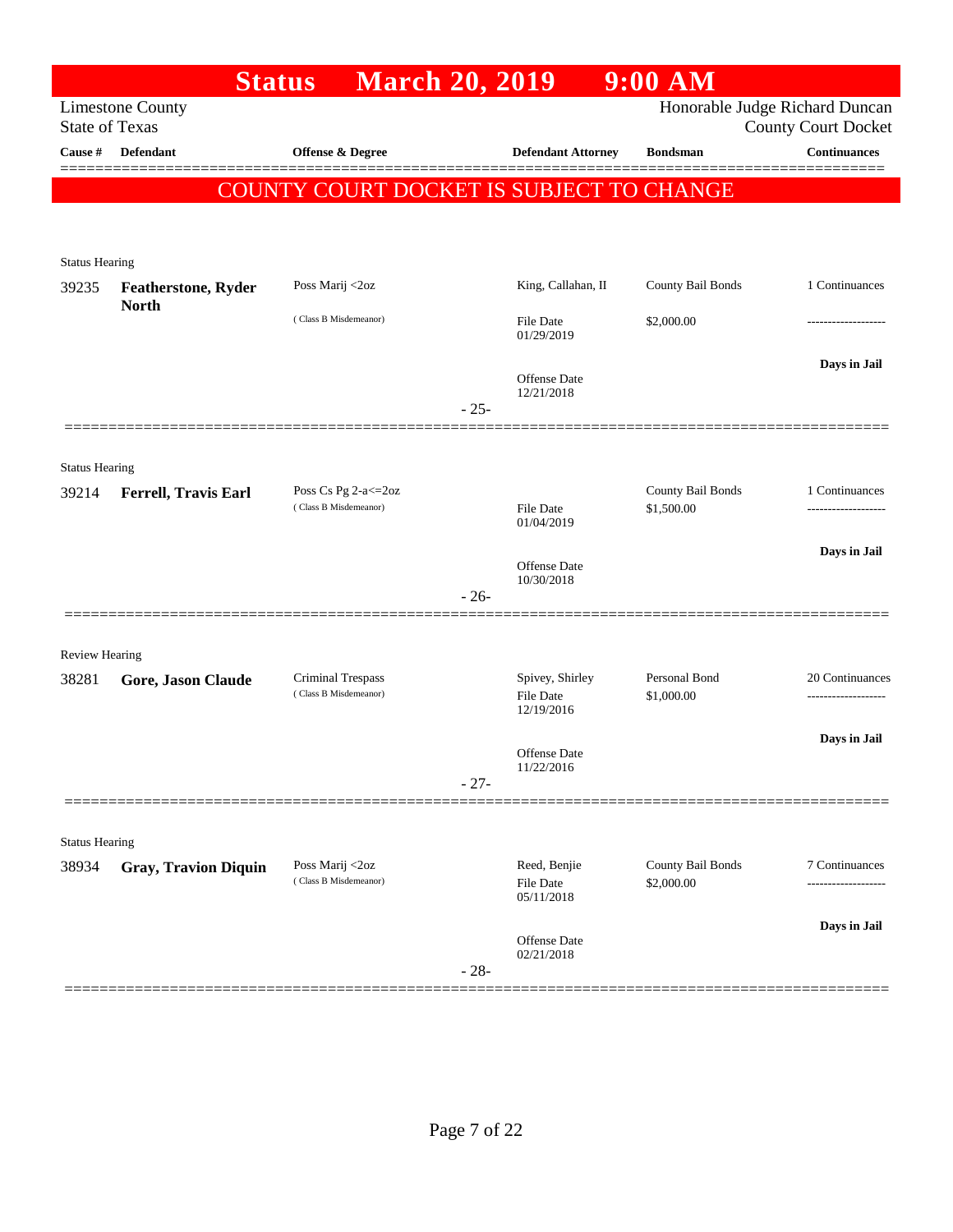|                                | <b>Status</b>               | <b>March 20, 2019</b>                                      |                                | $9:00$ AM                       |                                                   |
|--------------------------------|-----------------------------|------------------------------------------------------------|--------------------------------|---------------------------------|---------------------------------------------------|
| <b>State of Texas</b>          | <b>Limestone County</b>     |                                                            |                                |                                 | Honorable Judge Richard Duncan                    |
| Cause #                        | <b>Defendant</b>            | Offense & Degree                                           | <b>Defendant Attorney</b>      | <b>Bondsman</b>                 | <b>County Court Docket</b><br><b>Continuances</b> |
|                                |                             |                                                            |                                |                                 |                                                   |
|                                |                             | COUNTY COURT DOCKET IS SUBJECT TO CHANGE                   |                                |                                 |                                                   |
|                                |                             |                                                            |                                |                                 |                                                   |
| <b>Status Hearing</b>          |                             |                                                            |                                |                                 |                                                   |
| 39102                          | <b>Gray, Travion Diquin</b> | <b>Assault Causes Bodily Injury Family</b>                 | Reed, Benjie                   | County Bail Bonds               | 4 Continuances                                    |
|                                |                             | Member<br>(Class A Misdemeanor)                            | <b>File Date</b>               | \$3,000.00                      |                                                   |
|                                |                             |                                                            | 10/01/2018                     |                                 |                                                   |
|                                |                             |                                                            | <b>Offense</b> Date            |                                 | Days in Jail                                      |
|                                |                             | $-29-$                                                     | 08/13/2018                     |                                 |                                                   |
|                                |                             |                                                            |                                |                                 |                                                   |
|                                |                             |                                                            |                                |                                 |                                                   |
| <b>Status Hearing</b><br>39144 | <b>Gray, Travion Diquin</b> | Poss Marij <2oz                                            | Reed, Benjie                   | County Bail Bonds               | 3 Continuances                                    |
|                                |                             | (Class B Misdemeanor)                                      | File Date                      | \$2,000.00                      |                                                   |
|                                |                             |                                                            | 11/05/2018                     |                                 |                                                   |
|                                |                             |                                                            | <b>Offense</b> Date            |                                 | Days in Jail                                      |
|                                |                             | $-30-$                                                     | 09/05/2018                     |                                 |                                                   |
|                                |                             |                                                            |                                |                                 |                                                   |
| <b>Status Hearing</b>          |                             |                                                            |                                |                                 |                                                   |
| 38970                          | <b>Green, Luke Edward</b>   | Driving While Intoxicated 2nd                              | Reed, Benjie                   | County Bail Bonds               | 6 Continuances                                    |
|                                |                             | (Class A Misdemeanor)                                      | <b>File Date</b><br>05/30/2018 | \$3,000.00                      |                                                   |
|                                |                             |                                                            |                                |                                 | Days in Jail                                      |
|                                |                             |                                                            | Offense Date<br>04/15/2018     |                                 |                                                   |
|                                |                             | $-31-$                                                     |                                |                                 |                                                   |
|                                |                             |                                                            |                                |                                 |                                                   |
| <b>Status Hearing</b>          |                             |                                                            |                                |                                 |                                                   |
| 38971                          | <b>Green, Luke Edward</b>   | Resist Arrest Search Or Transport<br>(Class A Misdemeanor) | Reed, Benjie<br>File Date      | County Bail Bonds<br>\$3,000.00 | 6 Continuances                                    |
|                                |                             |                                                            | 05/30/2018                     |                                 |                                                   |
|                                |                             |                                                            |                                |                                 | Days in Jail                                      |
|                                |                             |                                                            | Offense Date<br>04/15/2016     |                                 |                                                   |
|                                |                             | $-32-$                                                     |                                |                                 |                                                   |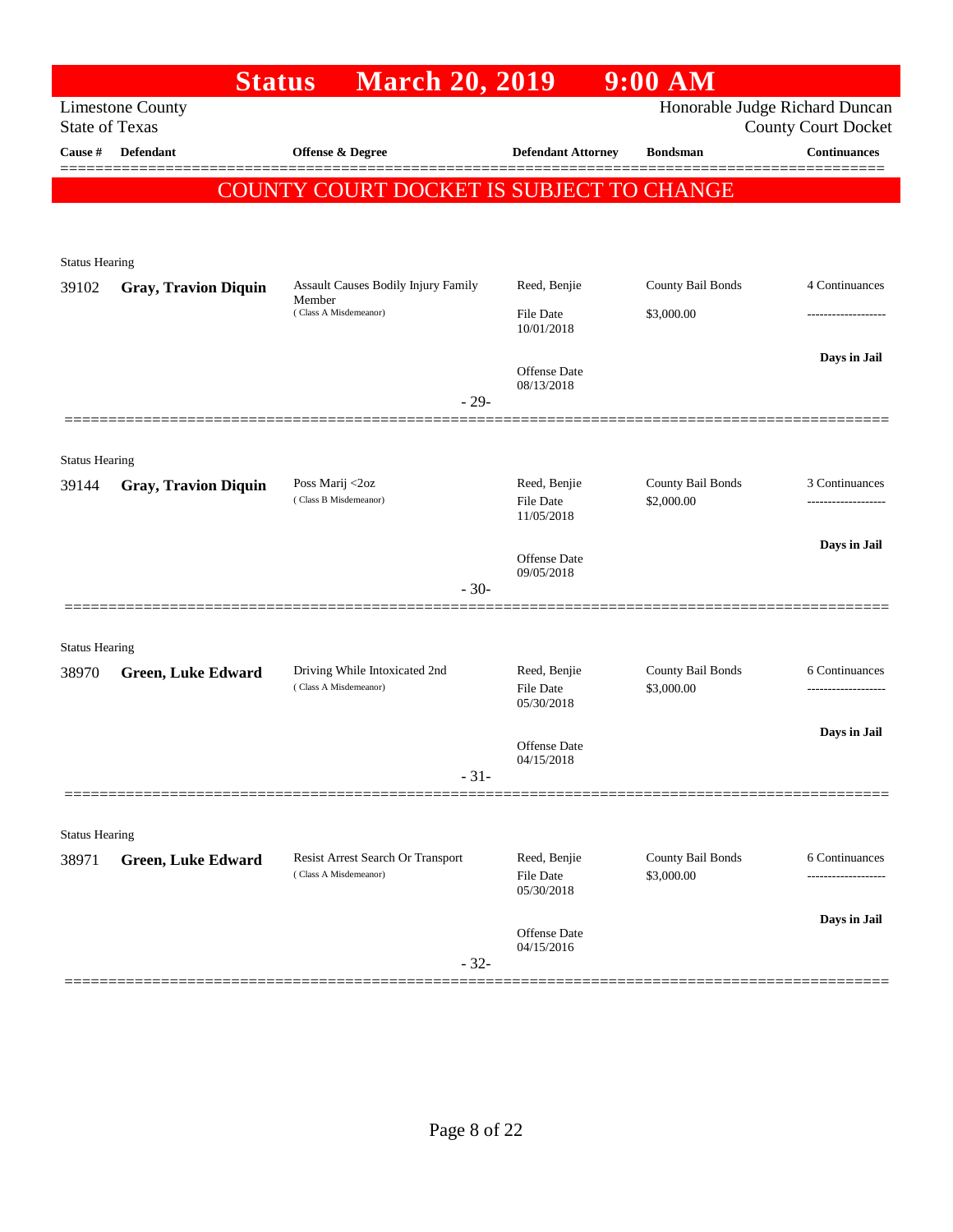|                                  | <b>Status</b>                | <b>March 20, 2019</b>                      |        |                            | $9:00$ AM                       |                                                   |
|----------------------------------|------------------------------|--------------------------------------------|--------|----------------------------|---------------------------------|---------------------------------------------------|
|                                  | <b>Limestone County</b>      |                                            |        |                            |                                 | Honorable Judge Richard Duncan                    |
| <b>State of Texas</b><br>Cause # | <b>Defendant</b>             | Offense & Degree                           |        | <b>Defendant Attorney</b>  | <b>Bondsman</b>                 | <b>County Court Docket</b><br><b>Continuances</b> |
|                                  |                              |                                            |        |                            |                                 |                                                   |
|                                  |                              | COUNTY COURT DOCKET IS SUBJECT TO CHANGE   |        |                            |                                 |                                                   |
|                                  |                              |                                            |        |                            |                                 |                                                   |
| <b>Status Hearing</b>            |                              |                                            |        |                            |                                 |                                                   |
| 39236                            | Hardcastle, Allison          | Poss Marij <2oz                            |        | Darling, Jason P.          | County Bail Bonds               | 1 Continuances                                    |
|                                  | Lee                          | (Class B Misdemeanor)                      |        | File Date                  | \$2,000.00                      |                                                   |
|                                  |                              |                                            |        | 01/29/2019                 |                                 |                                                   |
|                                  |                              |                                            |        |                            |                                 | Days in Jail                                      |
|                                  |                              |                                            |        | Offense Date<br>12/21/2018 |                                 |                                                   |
|                                  |                              |                                            | $-33-$ |                            |                                 |                                                   |
|                                  |                              |                                            |        |                            |                                 |                                                   |
| <b>Status Hearing</b>            |                              |                                            |        |                            |                                 |                                                   |
| 39190                            | <b>Haynes, Desiree Nakay</b> | Criminal Trespass<br>(Class B Misdemeanor) |        | Reed, Justin<br>File Date  | County Bail Bonds<br>\$5,000.00 | 1 Continuances                                    |
|                                  |                              |                                            |        | 12/28/2018                 |                                 |                                                   |
|                                  |                              |                                            |        | Offense Date               |                                 | Days in Jail                                      |
|                                  |                              |                                            |        | 09/26/2018                 |                                 |                                                   |
|                                  |                              |                                            | $-34-$ |                            |                                 |                                                   |
|                                  |                              |                                            |        |                            |                                 |                                                   |
| <b>Status Hearing</b>            |                              |                                            |        |                            | Reed, Benjie                    | 3 Continuances                                    |
| 39098                            | Heard, Bobby Joe             | Poss Marij <2oz<br>(Class B Misdemeanor)   |        | Reed, Benjie<br>File Date  | \$2,000.00                      |                                                   |
|                                  |                              |                                            |        | 10/01/2018                 |                                 |                                                   |
|                                  |                              |                                            |        | Offense Date               |                                 | Days in Jail                                      |
|                                  |                              |                                            | $-35-$ | 08/02/2018                 |                                 |                                                   |
|                                  |                              |                                            |        |                            |                                 |                                                   |
| Plea Hearing                     |                              |                                            |        |                            |                                 |                                                   |
| 39083                            | Hernandez, Xavier            | Poss Marij >2oz<=4oz                       |        | Martinez, Phil             | Freebird Bail Bonds             | 5 Continuances                                    |
|                                  | <b>Angelo</b>                |                                            |        |                            |                                 |                                                   |
|                                  |                              | (Class A Misdemeanor)                      |        | File Date<br>08/29/2018    | \$5,000.00                      |                                                   |
|                                  |                              |                                            |        |                            |                                 | Days in Jail                                      |
|                                  |                              |                                            |        | Offense Date<br>04/03/2018 |                                 |                                                   |
|                                  |                              |                                            | $-36-$ |                            |                                 |                                                   |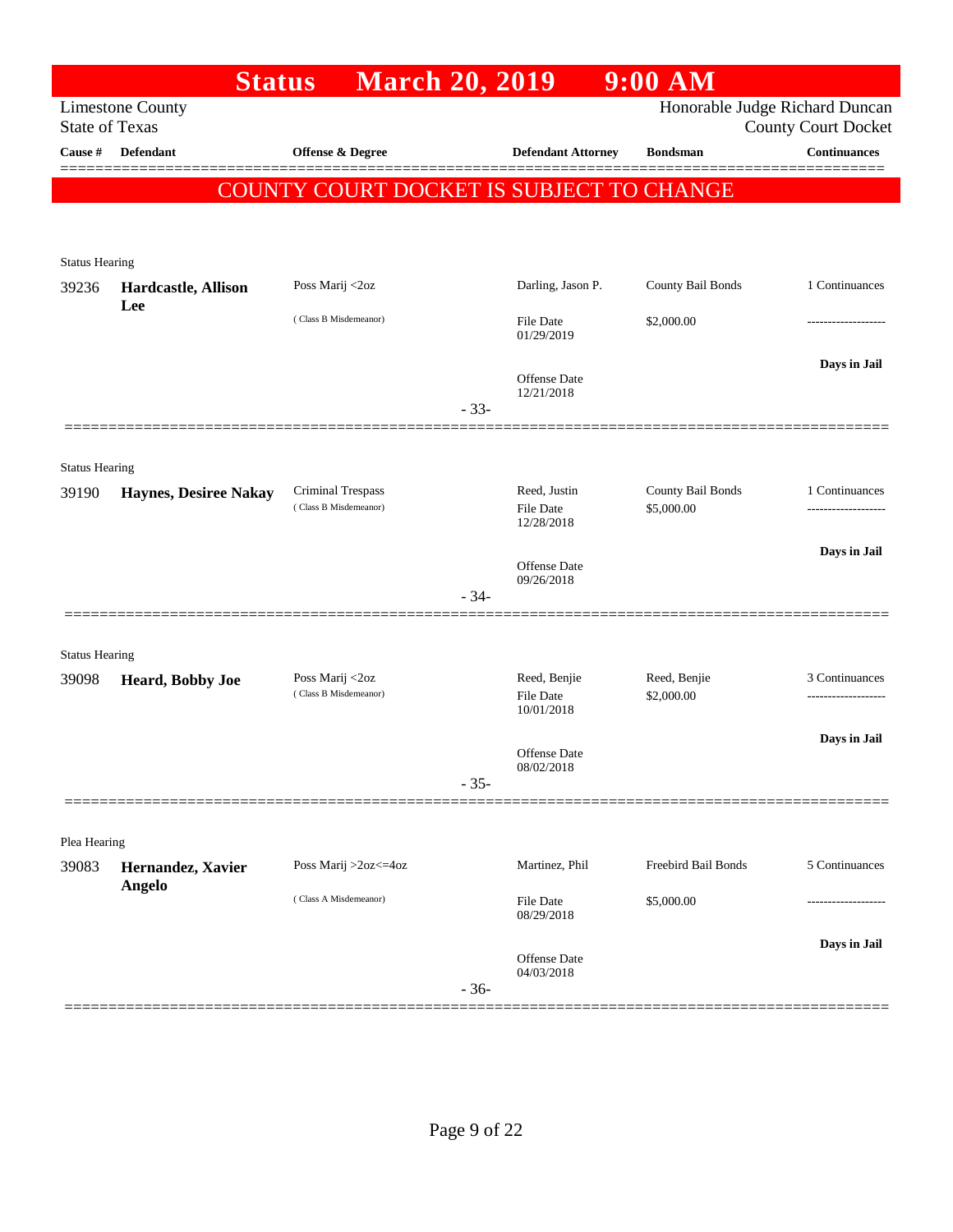|                       | <b>Status</b>               | <b>March 20, 2019</b>                    |                                | $9:00$ AM         |                                                   |
|-----------------------|-----------------------------|------------------------------------------|--------------------------------|-------------------|---------------------------------------------------|
| <b>State of Texas</b> | <b>Limestone County</b>     |                                          |                                |                   | Honorable Judge Richard Duncan                    |
| Cause #               | <b>Defendant</b>            | <b>Offense &amp; Degree</b>              | <b>Defendant Attorney</b>      | <b>Bondsman</b>   | <b>County Court Docket</b><br><b>Continuances</b> |
|                       |                             |                                          |                                |                   |                                                   |
|                       |                             | COUNTY COURT DOCKET IS SUBJECT TO CHANGE |                                |                   |                                                   |
|                       |                             |                                          |                                |                   |                                                   |
| <b>Status Hearing</b> |                             |                                          |                                |                   |                                                   |
| 39195                 | <b>Holland, Andrew Paul</b> | Poss Marij <2oz                          | Daniel, Raymond                | County Bail Bonds | 1 Continuances                                    |
|                       |                             | (Class B Misdemeanor)                    | <b>File Date</b><br>12/28/2018 | \$1,000.00        |                                                   |
|                       |                             |                                          |                                |                   | Days in Jail                                      |
|                       |                             |                                          | Offense Date<br>11/01/2018     |                   |                                                   |
|                       |                             | $-37-$                                   |                                |                   |                                                   |
|                       |                             |                                          |                                |                   |                                                   |
| <b>Review Hearing</b> |                             |                                          |                                |                   |                                                   |
| 38750                 | Jackson, Benjamin<br>Walter | Criminal Trespass                        | Spivey, Shirley                | County Bail Bonds | 5 Continuances                                    |
|                       |                             | (Class B Misdemeanor)                    | <b>File Date</b>               | \$2,000.00        |                                                   |
|                       |                             |                                          | 12/07/2017                     |                   |                                                   |
|                       |                             |                                          | Offense Date                   |                   | Days in Jail                                      |
|                       |                             | $-38-$                                   | 10/07/2017                     |                   |                                                   |
|                       |                             |                                          |                                |                   |                                                   |
| <b>Review Hearing</b> |                             |                                          |                                |                   |                                                   |
| 38751                 | Jackson, Benjamin           | Theft Prop <\$100 W/prev Convic          | Spivey, Shirley                | County Bail Bonds | 5 Continuances                                    |
|                       | Walter                      | (Class B Misdemeanor)                    | <b>File Date</b>               | \$2,000.00        |                                                   |
|                       |                             |                                          | 12/07/2017                     |                   |                                                   |
|                       |                             |                                          | Offense Date                   |                   | Days in Jail                                      |
|                       |                             | $-39-$                                   | 10/07/2017                     |                   |                                                   |
|                       |                             |                                          |                                |                   |                                                   |
| Arraignment           |                             |                                          |                                |                   |                                                   |
| 38859                 | Jackson, Benjamin           | <b>Evading Arrest Detention</b>          | Spivey, Shirley                |                   | 0 Continuances                                    |
|                       | Walter                      | (Class A Misdemeanor)                    | <b>File Date</b>               |                   |                                                   |
|                       |                             |                                          | 03/14/2018                     |                   |                                                   |
|                       |                             |                                          | Offense Date                   |                   | Days in Jail                                      |
|                       |                             | $-40-$                                   | 02/22/2018                     |                   |                                                   |
|                       |                             |                                          |                                |                   |                                                   |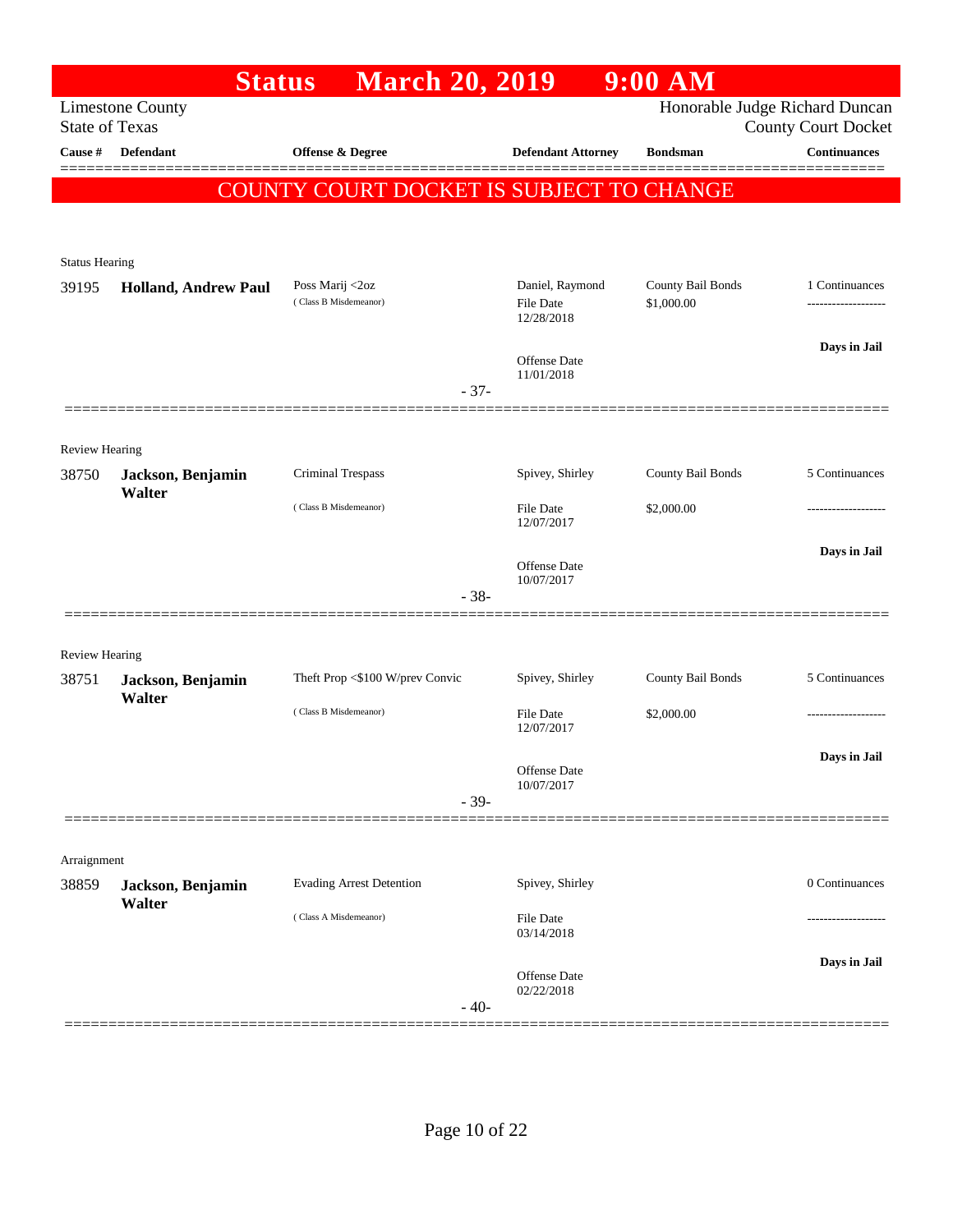|                       |                         | <b>March 20, 2019</b><br><b>Status</b>        |                            | $9:00$ AM         |                                |
|-----------------------|-------------------------|-----------------------------------------------|----------------------------|-------------------|--------------------------------|
|                       | <b>Limestone County</b> |                                               |                            |                   | Honorable Judge Richard Duncan |
| <b>State of Texas</b> |                         |                                               |                            |                   | <b>County Court Docket</b>     |
| Cause #               | <b>Defendant</b>        | Offense & Degree                              | <b>Defendant Attorney</b>  | <b>Bondsman</b>   | <b>Continuances</b>            |
|                       |                         | COUNTY COURT DOCKET IS SUBJECT TO CHANGE      |                            |                   |                                |
|                       |                         |                                               |                            |                   |                                |
| Arraignment           |                         |                                               |                            |                   |                                |
| 38928                 | Jackson, Benjamin       | <b>Burglary Of Vehicle</b>                    | Spivey, Shirley            |                   | 0 Continuances                 |
|                       | Walter                  |                                               |                            |                   |                                |
|                       |                         | (Class A Misdemeanor)                         | File Date<br>05/02/2018    |                   |                                |
|                       |                         |                                               |                            |                   | Days in Jail                   |
|                       |                         |                                               | Offense Date<br>02/20/2018 |                   |                                |
|                       |                         | $-41-$                                        |                            |                   |                                |
|                       |                         |                                               |                            |                   |                                |
| <b>Status Hearing</b> |                         |                                               |                            |                   |                                |
| 39160                 | Jenkins, Belinda Gail   | Assault Causes Bodily Injury Family<br>Member | Reed, Justin               | Reed, Justin      | 3 Continuances                 |
|                       |                         | (Class A Misdemeanor)                         | File Date<br>11/16/2018    | \$3,000.00        |                                |
|                       |                         |                                               |                            |                   | Days in Jail                   |
|                       |                         |                                               | Offense Date<br>09/23/2018 |                   |                                |
|                       |                         | $-42-$                                        |                            |                   |                                |
|                       |                         |                                               |                            |                   |                                |
| <b>Status Hearing</b> |                         |                                               |                            |                   |                                |
| 39110                 | Jiminez, Melissa Ann    | Poss Cs Pg $3 < 28g$                          | Reed, Justin               | County Bail Bonds | 4 Continuances                 |
|                       |                         | (Class A Misdemeanor)                         | File Date<br>10/10/2018    | \$2,000.00        |                                |
|                       |                         |                                               |                            |                   | Days in Jail                   |
|                       |                         |                                               | Offense Date<br>09/19/2018 |                   |                                |
|                       |                         | $-43-$                                        |                            |                   |                                |
|                       |                         |                                               |                            |                   |                                |
| <b>Status Hearing</b> |                         |                                               |                            |                   |                                |
| 39111                 | Jiminez, Melissa Ann    | Poss Dangerous Drug<br>(Class A Misdemeanor)  | Reed, Justin               | County Bail Bonds | 4 Continuances                 |
|                       |                         |                                               | File Date<br>10/10/2018    | \$2,000.00        |                                |
|                       |                         |                                               |                            |                   | Days in Jail                   |
|                       |                         |                                               | Offense Date<br>09/19/2018 |                   |                                |
|                       |                         | $-44-$                                        |                            |                   |                                |
|                       |                         |                                               |                            |                   |                                |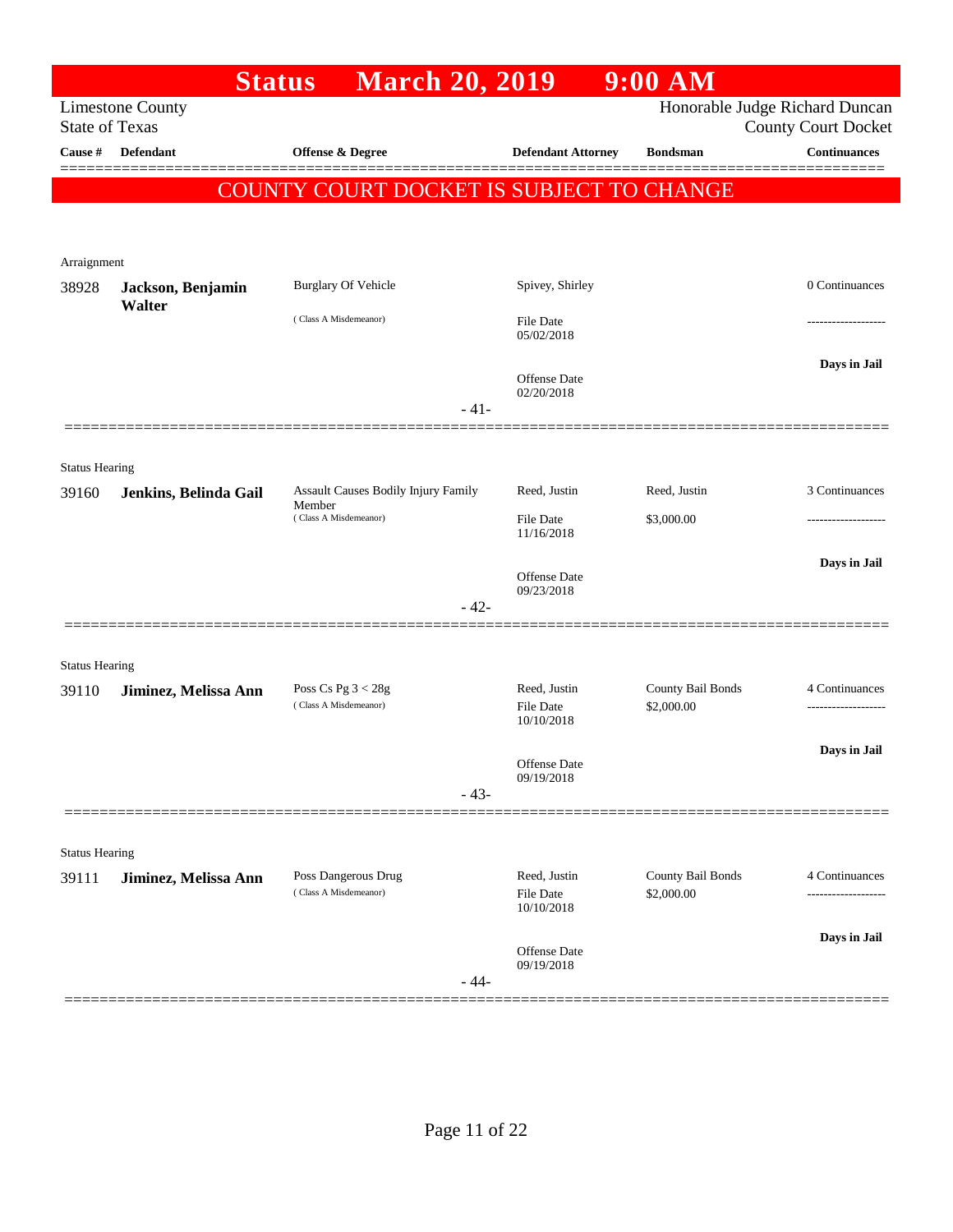| Honorable Judge Richard Duncan<br><b>Limestone County</b><br><b>State of Texas</b><br><b>County Court Docket</b><br><b>Continuances</b><br><b>Defendant</b><br>Offense & Degree<br><b>Defendant Attorney</b><br><b>Cause</b> #<br><b>Bondsman</b><br>COUNTY COURT DOCKET IS SUBJECT TO CHANGE<br><b>Status Hearing</b><br>1 Continuances<br>Display Fictitious Motor Vehicle<br>Reed, Bobby<br>Reed, Bobby<br>Johnson, Brandon<br>Registration<br><b>Dale</b><br>(Class B Misdemeanor)<br>\$2,000.00<br><b>File Date</b><br>12/28/2018<br>Days in Jail<br>Offense Date<br>09/22/2018<br>$-45-$<br><b>Status Hearing</b><br>1 Continuances<br>Driving W/Lic Inv W/Prev<br>Reed, Bobby<br>Reed, Bobby<br>39198<br>Johnson, Brandon<br>Conv/Susp/W/O Fin Res<br><b>Dale</b><br>(Class B Misdemeanor)<br><b>File Date</b><br>\$2,000.00<br>12/28/2018<br>Days in Jail<br>Offense Date<br>09/22/2018<br>$-46-$<br><b>Status Hearing</b><br>Driving While Intoxicated<br>Johnson, Charles S.<br>Personal Bond<br>1 Continuances<br>Johnson, Cole Jacob<br>(Class B Misdemeanor)<br><b>File Date</b><br>\$2,000.00<br>12/28/2018<br>Days in Jail<br>Offense Date<br>10/21/2018<br>$-47-$<br><b>Status Hearing</b><br><b>Evading Arrest Detention</b><br>Moore, David E.<br>County Bail Bonds<br>1 Continuances<br>Kelly, Katie Marie<br>(Class A Misdemeanor)<br><b>File Date</b><br>\$2,500.00<br><br>01/22/2019<br>Days in Jail<br><b>Offense Date</b><br>06/20/2018<br>$-48-$ |       | <b>March 20, 2019</b><br><b>Status</b> | $9:00$ AM |  |
|---------------------------------------------------------------------------------------------------------------------------------------------------------------------------------------------------------------------------------------------------------------------------------------------------------------------------------------------------------------------------------------------------------------------------------------------------------------------------------------------------------------------------------------------------------------------------------------------------------------------------------------------------------------------------------------------------------------------------------------------------------------------------------------------------------------------------------------------------------------------------------------------------------------------------------------------------------------------------------------------------------------------------------------------------------------------------------------------------------------------------------------------------------------------------------------------------------------------------------------------------------------------------------------------------------------------------------------------------------------------------------------------------------------------------------------------------------------------------|-------|----------------------------------------|-----------|--|
|                                                                                                                                                                                                                                                                                                                                                                                                                                                                                                                                                                                                                                                                                                                                                                                                                                                                                                                                                                                                                                                                                                                                                                                                                                                                                                                                                                                                                                                                           |       |                                        |           |  |
|                                                                                                                                                                                                                                                                                                                                                                                                                                                                                                                                                                                                                                                                                                                                                                                                                                                                                                                                                                                                                                                                                                                                                                                                                                                                                                                                                                                                                                                                           |       |                                        |           |  |
|                                                                                                                                                                                                                                                                                                                                                                                                                                                                                                                                                                                                                                                                                                                                                                                                                                                                                                                                                                                                                                                                                                                                                                                                                                                                                                                                                                                                                                                                           |       |                                        |           |  |
|                                                                                                                                                                                                                                                                                                                                                                                                                                                                                                                                                                                                                                                                                                                                                                                                                                                                                                                                                                                                                                                                                                                                                                                                                                                                                                                                                                                                                                                                           |       |                                        |           |  |
|                                                                                                                                                                                                                                                                                                                                                                                                                                                                                                                                                                                                                                                                                                                                                                                                                                                                                                                                                                                                                                                                                                                                                                                                                                                                                                                                                                                                                                                                           |       |                                        |           |  |
|                                                                                                                                                                                                                                                                                                                                                                                                                                                                                                                                                                                                                                                                                                                                                                                                                                                                                                                                                                                                                                                                                                                                                                                                                                                                                                                                                                                                                                                                           |       |                                        |           |  |
|                                                                                                                                                                                                                                                                                                                                                                                                                                                                                                                                                                                                                                                                                                                                                                                                                                                                                                                                                                                                                                                                                                                                                                                                                                                                                                                                                                                                                                                                           | 39197 |                                        |           |  |
|                                                                                                                                                                                                                                                                                                                                                                                                                                                                                                                                                                                                                                                                                                                                                                                                                                                                                                                                                                                                                                                                                                                                                                                                                                                                                                                                                                                                                                                                           |       |                                        |           |  |
|                                                                                                                                                                                                                                                                                                                                                                                                                                                                                                                                                                                                                                                                                                                                                                                                                                                                                                                                                                                                                                                                                                                                                                                                                                                                                                                                                                                                                                                                           |       |                                        |           |  |
|                                                                                                                                                                                                                                                                                                                                                                                                                                                                                                                                                                                                                                                                                                                                                                                                                                                                                                                                                                                                                                                                                                                                                                                                                                                                                                                                                                                                                                                                           |       |                                        |           |  |
|                                                                                                                                                                                                                                                                                                                                                                                                                                                                                                                                                                                                                                                                                                                                                                                                                                                                                                                                                                                                                                                                                                                                                                                                                                                                                                                                                                                                                                                                           |       |                                        |           |  |
|                                                                                                                                                                                                                                                                                                                                                                                                                                                                                                                                                                                                                                                                                                                                                                                                                                                                                                                                                                                                                                                                                                                                                                                                                                                                                                                                                                                                                                                                           |       |                                        |           |  |
|                                                                                                                                                                                                                                                                                                                                                                                                                                                                                                                                                                                                                                                                                                                                                                                                                                                                                                                                                                                                                                                                                                                                                                                                                                                                                                                                                                                                                                                                           |       |                                        |           |  |
|                                                                                                                                                                                                                                                                                                                                                                                                                                                                                                                                                                                                                                                                                                                                                                                                                                                                                                                                                                                                                                                                                                                                                                                                                                                                                                                                                                                                                                                                           |       |                                        |           |  |
|                                                                                                                                                                                                                                                                                                                                                                                                                                                                                                                                                                                                                                                                                                                                                                                                                                                                                                                                                                                                                                                                                                                                                                                                                                                                                                                                                                                                                                                                           |       |                                        |           |  |
|                                                                                                                                                                                                                                                                                                                                                                                                                                                                                                                                                                                                                                                                                                                                                                                                                                                                                                                                                                                                                                                                                                                                                                                                                                                                                                                                                                                                                                                                           |       |                                        |           |  |
|                                                                                                                                                                                                                                                                                                                                                                                                                                                                                                                                                                                                                                                                                                                                                                                                                                                                                                                                                                                                                                                                                                                                                                                                                                                                                                                                                                                                                                                                           |       |                                        |           |  |
|                                                                                                                                                                                                                                                                                                                                                                                                                                                                                                                                                                                                                                                                                                                                                                                                                                                                                                                                                                                                                                                                                                                                                                                                                                                                                                                                                                                                                                                                           |       |                                        |           |  |
|                                                                                                                                                                                                                                                                                                                                                                                                                                                                                                                                                                                                                                                                                                                                                                                                                                                                                                                                                                                                                                                                                                                                                                                                                                                                                                                                                                                                                                                                           |       |                                        |           |  |
|                                                                                                                                                                                                                                                                                                                                                                                                                                                                                                                                                                                                                                                                                                                                                                                                                                                                                                                                                                                                                                                                                                                                                                                                                                                                                                                                                                                                                                                                           |       |                                        |           |  |
|                                                                                                                                                                                                                                                                                                                                                                                                                                                                                                                                                                                                                                                                                                                                                                                                                                                                                                                                                                                                                                                                                                                                                                                                                                                                                                                                                                                                                                                                           |       |                                        |           |  |
|                                                                                                                                                                                                                                                                                                                                                                                                                                                                                                                                                                                                                                                                                                                                                                                                                                                                                                                                                                                                                                                                                                                                                                                                                                                                                                                                                                                                                                                                           | 39201 |                                        |           |  |
|                                                                                                                                                                                                                                                                                                                                                                                                                                                                                                                                                                                                                                                                                                                                                                                                                                                                                                                                                                                                                                                                                                                                                                                                                                                                                                                                                                                                                                                                           |       |                                        |           |  |
|                                                                                                                                                                                                                                                                                                                                                                                                                                                                                                                                                                                                                                                                                                                                                                                                                                                                                                                                                                                                                                                                                                                                                                                                                                                                                                                                                                                                                                                                           |       |                                        |           |  |
|                                                                                                                                                                                                                                                                                                                                                                                                                                                                                                                                                                                                                                                                                                                                                                                                                                                                                                                                                                                                                                                                                                                                                                                                                                                                                                                                                                                                                                                                           |       |                                        |           |  |
|                                                                                                                                                                                                                                                                                                                                                                                                                                                                                                                                                                                                                                                                                                                                                                                                                                                                                                                                                                                                                                                                                                                                                                                                                                                                                                                                                                                                                                                                           |       |                                        |           |  |
|                                                                                                                                                                                                                                                                                                                                                                                                                                                                                                                                                                                                                                                                                                                                                                                                                                                                                                                                                                                                                                                                                                                                                                                                                                                                                                                                                                                                                                                                           |       |                                        |           |  |
|                                                                                                                                                                                                                                                                                                                                                                                                                                                                                                                                                                                                                                                                                                                                                                                                                                                                                                                                                                                                                                                                                                                                                                                                                                                                                                                                                                                                                                                                           |       |                                        |           |  |
|                                                                                                                                                                                                                                                                                                                                                                                                                                                                                                                                                                                                                                                                                                                                                                                                                                                                                                                                                                                                                                                                                                                                                                                                                                                                                                                                                                                                                                                                           | 39233 |                                        |           |  |
|                                                                                                                                                                                                                                                                                                                                                                                                                                                                                                                                                                                                                                                                                                                                                                                                                                                                                                                                                                                                                                                                                                                                                                                                                                                                                                                                                                                                                                                                           |       |                                        |           |  |
|                                                                                                                                                                                                                                                                                                                                                                                                                                                                                                                                                                                                                                                                                                                                                                                                                                                                                                                                                                                                                                                                                                                                                                                                                                                                                                                                                                                                                                                                           |       |                                        |           |  |
|                                                                                                                                                                                                                                                                                                                                                                                                                                                                                                                                                                                                                                                                                                                                                                                                                                                                                                                                                                                                                                                                                                                                                                                                                                                                                                                                                                                                                                                                           |       |                                        |           |  |
|                                                                                                                                                                                                                                                                                                                                                                                                                                                                                                                                                                                                                                                                                                                                                                                                                                                                                                                                                                                                                                                                                                                                                                                                                                                                                                                                                                                                                                                                           |       |                                        |           |  |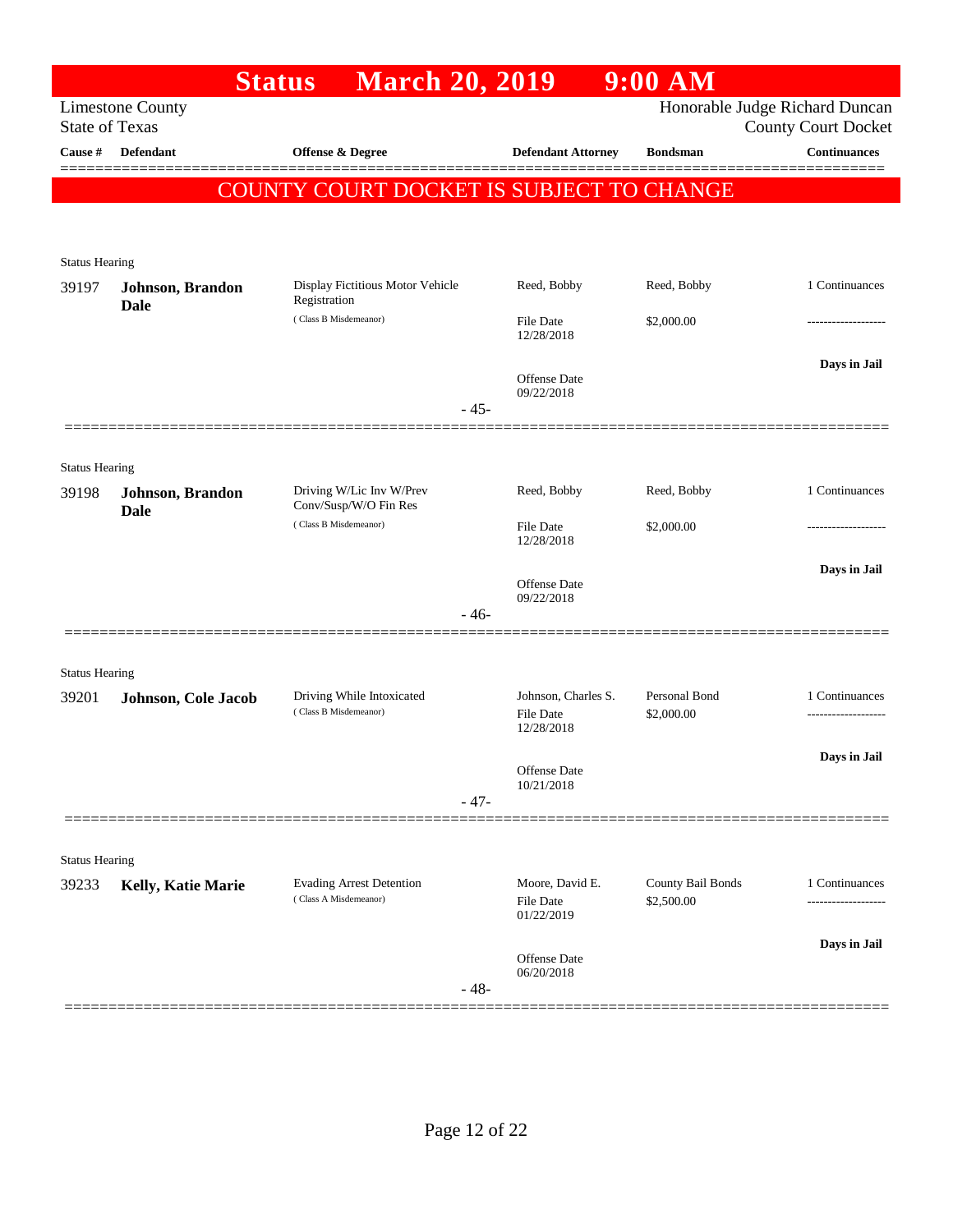|                                | <b>Status</b>               | <b>March 20, 2019</b>                           |                            | $9:00$ AM           |                                                              |
|--------------------------------|-----------------------------|-------------------------------------------------|----------------------------|---------------------|--------------------------------------------------------------|
| <b>State of Texas</b>          | <b>Limestone County</b>     |                                                 |                            |                     | Honorable Judge Richard Duncan<br><b>County Court Docket</b> |
| Cause #                        | <b>Defendant</b>            | Offense & Degree                                | <b>Defendant Attorney</b>  | <b>Bondsman</b>     | <b>Continuances</b>                                          |
|                                |                             |                                                 |                            |                     |                                                              |
|                                |                             | <b>COUNTY COURT DOCKET IS SUBJECT TO CHANGE</b> |                            |                     |                                                              |
|                                |                             |                                                 |                            |                     |                                                              |
| <b>Status Hearing</b>          |                             |                                                 |                            |                     |                                                              |
| 39193                          | <b>Kinney, Kenneth</b>      | Poss Marij <2oz                                 |                            | County Bail Bonds   | 1 Continuances                                               |
|                                | Dewayne, Jr.                | (Class B Misdemeanor)                           | <b>File Date</b>           | \$1,000.00          |                                                              |
|                                |                             |                                                 | 12/28/2018                 |                     |                                                              |
|                                |                             |                                                 | Offense Date               |                     | Days in Jail                                                 |
|                                |                             | $-49-$                                          | 11/02/2018                 |                     |                                                              |
|                                |                             |                                                 |                            |                     |                                                              |
|                                |                             |                                                 |                            |                     |                                                              |
| <b>Status Hearing</b><br>39167 | <b>Kitchens, John Rowdy</b> | Assault Causes Bodily Injury Family             | Tate, Greg                 | Freebird Bail Bonds | 3 Continuances                                               |
|                                |                             | Member<br>(Class A Misdemeanor)                 | <b>File Date</b>           | \$2,500.00          |                                                              |
|                                |                             |                                                 | 11/21/2018                 |                     |                                                              |
|                                |                             |                                                 | <b>Offense</b> Date        |                     | Days in Jail                                                 |
|                                |                             |                                                 | 09/20/2018                 |                     |                                                              |
|                                |                             | $-50-$                                          |                            |                     |                                                              |
|                                |                             |                                                 |                            |                     |                                                              |
| <b>Status Hearing</b><br>39189 |                             | Poss Marij <2oz                                 | Reed, Benjie               | County Bail Bonds   | 1 Continuances                                               |
|                                | Kromer, Melissa Ann         | (Class B Misdemeanor)                           | <b>File Date</b>           | \$2,000.00          | -------------------                                          |
|                                |                             |                                                 | 12/28/2018                 |                     |                                                              |
|                                |                             |                                                 | Offense Date               |                     | Days in Jail                                                 |
|                                |                             | $-51-$                                          | 11/16/2018                 |                     |                                                              |
|                                |                             |                                                 |                            |                     |                                                              |
| Review Hearing                 |                             |                                                 |                            |                     |                                                              |
| 38554                          | Lachman, Christopher        | Engage In Organized Criminal Activity           | Reed, Justin               | Freebird Bail Bonds | 13 Continuances                                              |
|                                | <b>Scott</b>                | (Class B Misdemeanor)                           | File Date                  | \$2,000.00          |                                                              |
|                                |                             |                                                 | 06/27/2017                 |                     |                                                              |
|                                |                             |                                                 |                            |                     | Days in Jail                                                 |
|                                |                             |                                                 | Offense Date<br>01/05/2017 |                     |                                                              |
|                                |                             | $-52-$                                          |                            |                     |                                                              |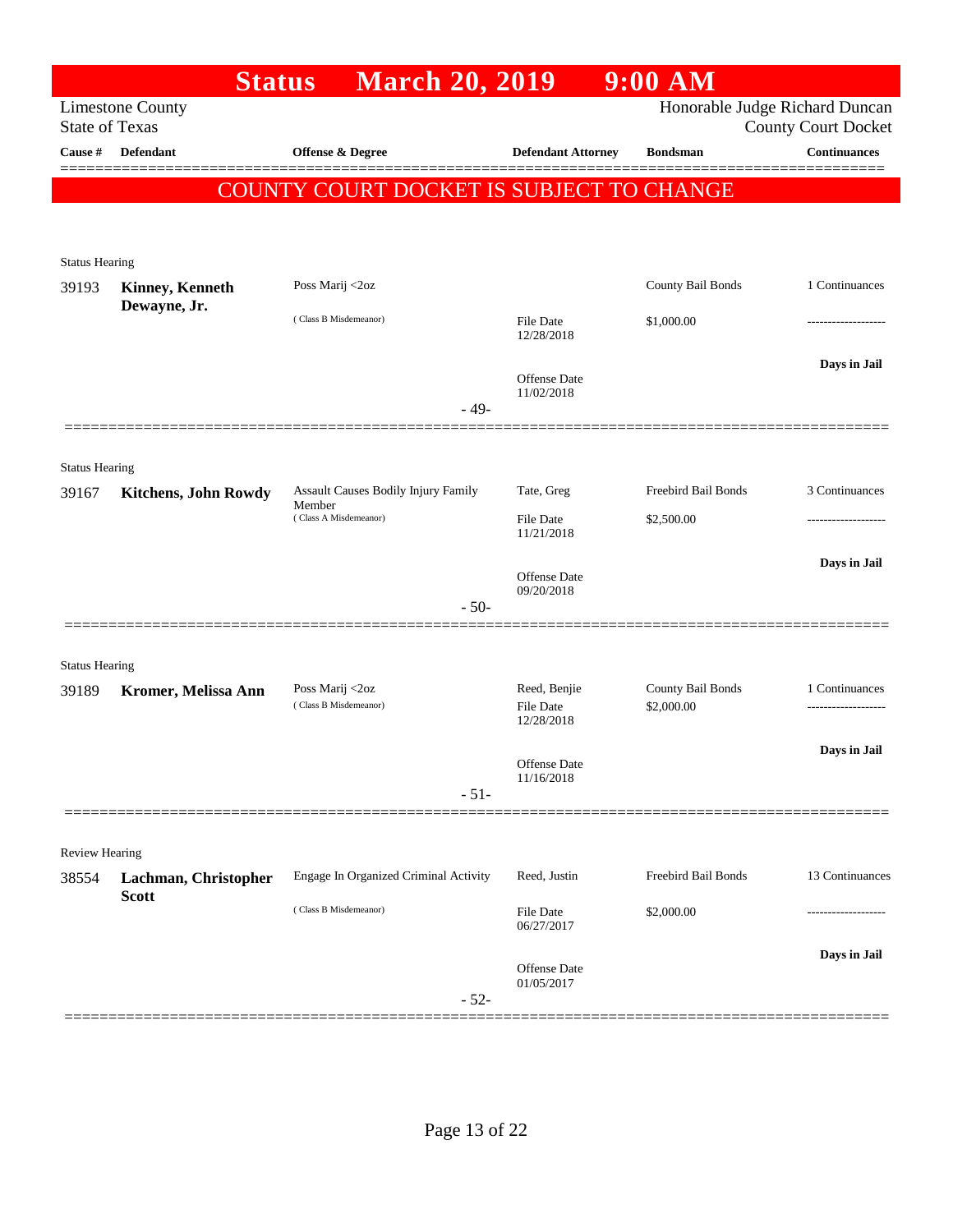|                                | <b>Status</b>                                    | <b>March 20, 2019</b>                                                         |                                                | $9:00$ AM                       |                            |
|--------------------------------|--------------------------------------------------|-------------------------------------------------------------------------------|------------------------------------------------|---------------------------------|----------------------------|
|                                | <b>Limestone County</b><br><b>State of Texas</b> |                                                                               |                                                | Honorable Judge Richard Duncan  | <b>County Court Docket</b> |
| Cause #                        | Defendant                                        | Offense & Degree                                                              | <b>Defendant Attorney</b>                      | <b>Bondsman</b>                 | <b>Continuances</b>        |
|                                |                                                  | COUNTY COURT DOCKET IS SUBJECT TO CHANGE                                      |                                                |                                 |                            |
| Review Hearing                 |                                                  |                                                                               |                                                |                                 |                            |
| 38555                          | Lachman, Christopher<br><b>Scott</b>             | Engage In Organized Criminal Activity                                         | Reed, Justin                                   | Freebird Bail Bonds             | 13 Continuances            |
|                                |                                                  | (Class A Misdemeanor)                                                         | <b>File Date</b><br>06/27/2017                 | \$2,500.00                      | ---------------            |
|                                |                                                  | $-53-$                                                                        | Offense Date<br>12/19/2016                     |                                 | Days in Jail               |
|                                |                                                  |                                                                               |                                                |                                 |                            |
| <b>Status Hearing</b><br>38790 | <b>Lang, James Barry</b>                         | Poss Marij <2oz<br>(Class B Misdemeanor)                                      | Reed, Justin<br><b>File Date</b><br>01/19/2018 | County Bail Bonds<br>\$2,000.00 | 9 Continuances             |
|                                |                                                  | $-54-$                                                                        | Offense Date<br>11/04/2017                     |                                 | Days in Jail               |
|                                | ================                                 |                                                                               |                                                |                                 |                            |
| <b>Status Hearing</b>          |                                                  | Criminal Mischief >=\$100<\$750                                               |                                                | <b>Falls County Bonding</b>     | 3 Continuances             |
| 38833                          | <b>Lang, James Barry</b>                         | (Class B Misdemeanor)                                                         | File Date<br>02/19/2018                        | \$1,500.00                      |                            |
|                                |                                                  | $-55-$                                                                        | Offense Date<br>10/24/2017                     |                                 | Days in Jail               |
|                                |                                                  |                                                                               |                                                |                                 |                            |
| <b>Status Hearing</b>          |                                                  |                                                                               |                                                |                                 |                            |
| 38743                          | Maes, Terry John, II                             | <b>Assault Causes Bodily Injury Family</b><br>Member<br>(Class A Misdemeanor) | Reed, Justin<br>File Date                      | Reed, Justin<br>\$5,000.00      | 8 Continuances             |
|                                |                                                  |                                                                               | 11/30/2017                                     |                                 |                            |
|                                |                                                  | $-56-$                                                                        | Offense Date<br>11/02/2017                     |                                 | Days in Jail               |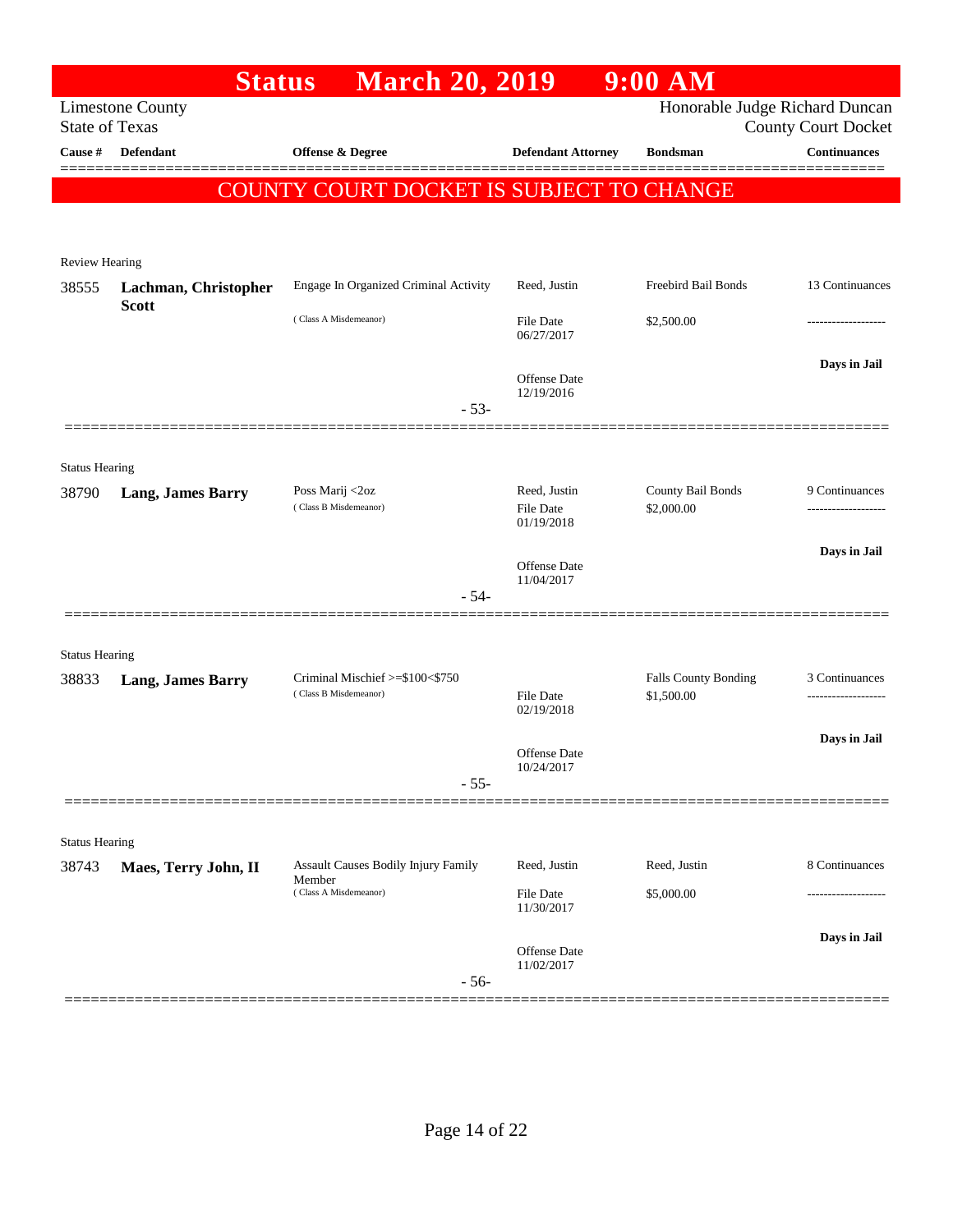| Honorable Judge Richard Duncan<br><b>County Court Docket</b><br><b>Continuances</b> |
|-------------------------------------------------------------------------------------|
|                                                                                     |
|                                                                                     |
|                                                                                     |
|                                                                                     |
|                                                                                     |
|                                                                                     |
| 2 Continuances<br>County Bail Bonds                                                 |
|                                                                                     |
| Days in Jail                                                                        |
|                                                                                     |
|                                                                                     |
|                                                                                     |
| County Bail Bonds<br>4 Continuances                                                 |
|                                                                                     |
|                                                                                     |
| Days in Jail                                                                        |
|                                                                                     |
|                                                                                     |
|                                                                                     |
| County Bail Bonds<br>4 Continuances                                                 |
| -------------------                                                                 |
| Days in Jail                                                                        |
|                                                                                     |
|                                                                                     |
|                                                                                     |
| County Bail Bonds<br>4 Continuances                                                 |
|                                                                                     |
| Days in Jail                                                                        |
|                                                                                     |
|                                                                                     |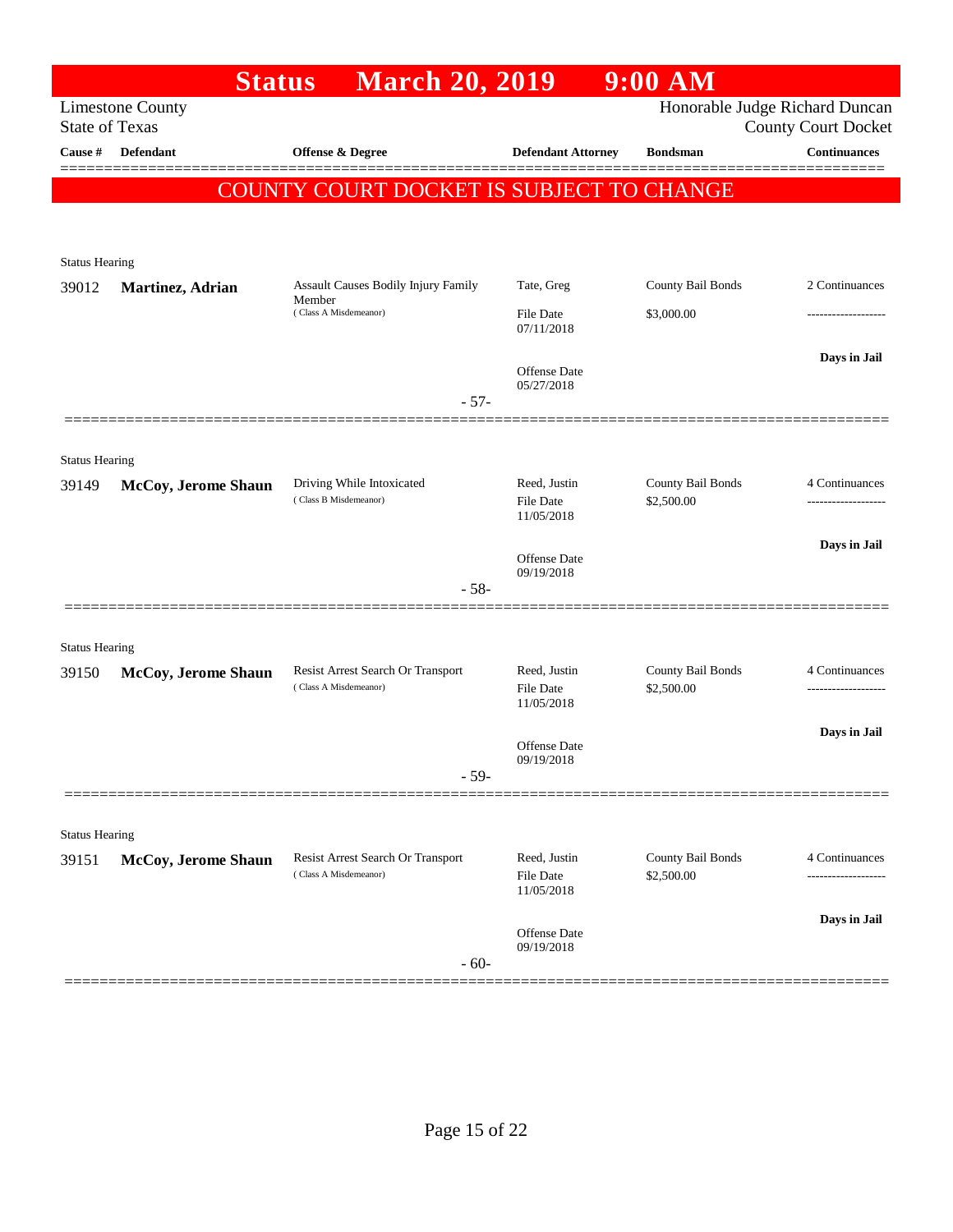|                       | <b>Status</b>               | <b>March 20, 2019</b>                                |                                | $9:00$ AM                      |                            |
|-----------------------|-----------------------------|------------------------------------------------------|--------------------------------|--------------------------------|----------------------------|
| <b>State of Texas</b> | <b>Limestone County</b>     |                                                      |                                | Honorable Judge Richard Duncan | <b>County Court Docket</b> |
| Cause #               | <b>Defendant</b>            | <b>Offense &amp; Degree</b>                          | <b>Defendant Attorney</b>      | <b>Bondsman</b>                | <b>Continuances</b>        |
|                       |                             | COUNTY COURT DOCKET IS SUBJECT TO CHANGE             |                                |                                |                            |
|                       |                             |                                                      |                                |                                |                            |
| <b>Status Hearing</b> |                             |                                                      |                                |                                |                            |
| 39156                 | <b>McCrea, Austin Tyler</b> | Poss Marij <2oz<br>(Class B Misdemeanor)             |                                | Freebird Bail Bonds            | 1 Continuances             |
|                       |                             |                                                      | <b>File Date</b><br>11/06/2018 | \$2,000.00                     |                            |
|                       |                             |                                                      | Offense Date                   |                                | Days in Jail               |
|                       |                             | $-61-$                                               | 09/08/2018                     |                                |                            |
|                       |                             |                                                      |                                |                                |                            |
| <b>Status Hearing</b> |                             |                                                      |                                |                                |                            |
| 39205                 | McNeil, Mariah              | Assault Causes Bodily Injury Family<br>Member        |                                | County Bail Bonds              | 1 Continuances             |
|                       |                             | (Class A Misdemeanor)                                | <b>File Date</b><br>12/28/2018 | \$2,000.00                     |                            |
|                       |                             |                                                      | Offense Date                   |                                | Days in Jail               |
|                       |                             | $-62-$                                               | 11/07/2018                     |                                |                            |
|                       |                             |                                                      |                                |                                |                            |
| <b>Status Hearing</b> |                             |                                                      |                                |                                |                            |
| 39159                 | Menendez, Joel              | <b>Assault Causes Bodily Injury Family</b><br>Member | Reed, Stephen M.               | County Bail Bonds              | 3 Continuances             |
|                       |                             | (Class A Misdemeanor)                                | File Date<br>11/16/2018        | \$3,000.00                     | -------------------        |
|                       |                             |                                                      |                                |                                | Days in Jail               |
|                       |                             |                                                      | Offense Date<br>10/11/2018     |                                |                            |
|                       |                             | $-63-$                                               |                                |                                |                            |
| <b>Status Hearing</b> |                             |                                                      |                                |                                |                            |
| 39185                 | <b>Mitchell, Dannie Lee</b> | Interfer W/Emergency Req For<br>Assistance           |                                | County Bail Bonds              | 1 Continuances             |
|                       |                             | (Class A Misdemeanor)                                | File Date<br>12/28/2018        | \$2,000.00                     | ---------------            |
|                       |                             |                                                      |                                |                                | Days in Jail               |
|                       |                             |                                                      | Offense Date<br>12/04/2018     |                                |                            |
|                       |                             | $-64-$                                               |                                |                                |                            |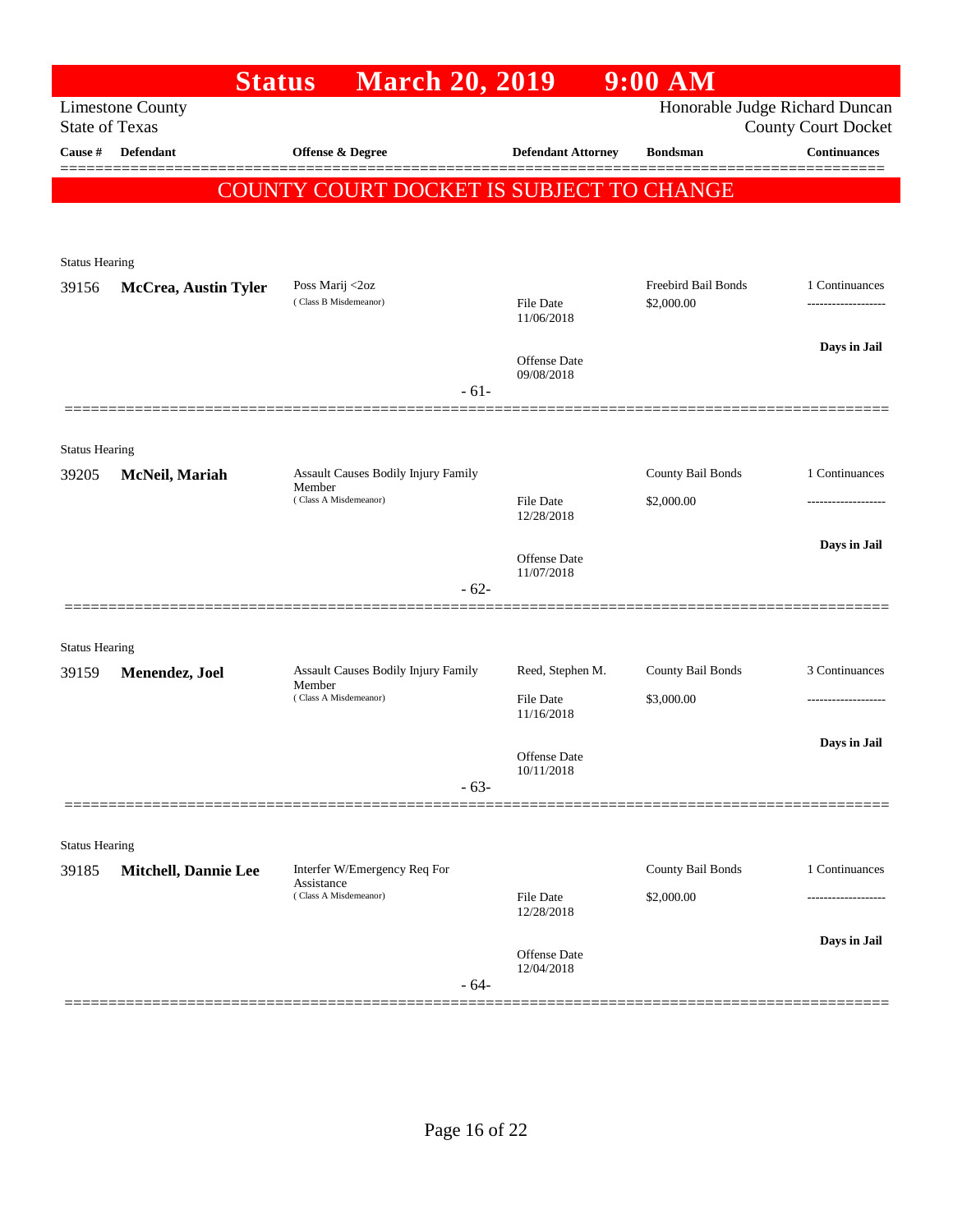|                       | <b>Status</b>                          | <b>March 20, 2019</b>                        |                                  | $9:00$ AM                  |                                                   |
|-----------------------|----------------------------------------|----------------------------------------------|----------------------------------|----------------------------|---------------------------------------------------|
| <b>State of Texas</b> | <b>Limestone County</b>                |                                              |                                  |                            | Honorable Judge Richard Duncan                    |
| Cause #               | <b>Defendant</b>                       | <b>Offense &amp; Degree</b>                  | <b>Defendant Attorney</b>        | <b>Bondsman</b>            | <b>County Court Docket</b><br><b>Continuances</b> |
|                       |                                        |                                              |                                  |                            |                                                   |
|                       |                                        | COUNTY COURT DOCKET IS SUBJECT TO CHANGE     |                                  |                            |                                                   |
|                       |                                        |                                              |                                  |                            |                                                   |
| <b>Status Hearing</b> |                                        |                                              |                                  |                            |                                                   |
| 39097                 | <b>Nearn, Phillip Douglas</b>          | Poss Marij <2oz                              |                                  | County Bail Bonds          | 3 Continuances                                    |
|                       |                                        | (Class B Misdemeanor)                        | File Date<br>10/01/2018          | \$2,000.00                 |                                                   |
|                       |                                        |                                              |                                  |                            | Days in Jail                                      |
|                       |                                        |                                              | Offense Date<br>08/31/2018       |                            |                                                   |
|                       |                                        | $-65-$                                       |                                  |                            |                                                   |
|                       |                                        |                                              |                                  |                            |                                                   |
| <b>Status Hearing</b> |                                        |                                              |                                  |                            |                                                   |
| 39202                 | Ortiz, Jose Israel<br><b>Arredondo</b> | Driving While Intoxicated Bac >=0.15         | Tate, Greg                       | County Bail Bonds          | 1 Continuances                                    |
|                       |                                        | (Class A Misdemeanor)                        | File Date<br>12/28/2018          | \$3,000.00                 |                                                   |
|                       |                                        |                                              |                                  |                            | Days in Jail                                      |
|                       |                                        |                                              | Offense Date<br>10/20/2018       |                            |                                                   |
|                       |                                        | $-66-$                                       |                                  |                            |                                                   |
|                       |                                        |                                              |                                  |                            |                                                   |
| Plea Hearing          |                                        |                                              |                                  |                            |                                                   |
| 38851                 | Owens, Jimmy Dale                      | Unl Carrying Weapon<br>(Class A Misdemeanor) | Reed, Benjie<br><b>File Date</b> | Reed, Justin<br>\$3,000.00 | 1 Continuances<br>----------------                |
|                       |                                        |                                              | 03/09/2018                       |                            |                                                   |
|                       |                                        |                                              | Offense Date                     |                            | Days in Jail                                      |
|                       |                                        | $-67-$                                       | 09/18/2017                       |                            |                                                   |
|                       |                                        |                                              |                                  |                            |                                                   |
|                       |                                        |                                              |                                  |                            |                                                   |
| Plea Hearing<br>38852 | <b>Owens, Jimmy Dale</b>               | Poss Marij <2oz                              | Reed, Benjie                     | Reed, Justin               | 1 Continuances                                    |
|                       |                                        | (Class B Misdemeanor)                        | <b>File Date</b><br>03/09/2018   | \$2,000.00                 |                                                   |
|                       |                                        |                                              |                                  |                            | Days in Jail                                      |
|                       |                                        |                                              | Offense Date<br>09/18/2017       |                            |                                                   |
|                       |                                        | $-68-$                                       |                                  |                            |                                                   |
|                       |                                        |                                              |                                  |                            |                                                   |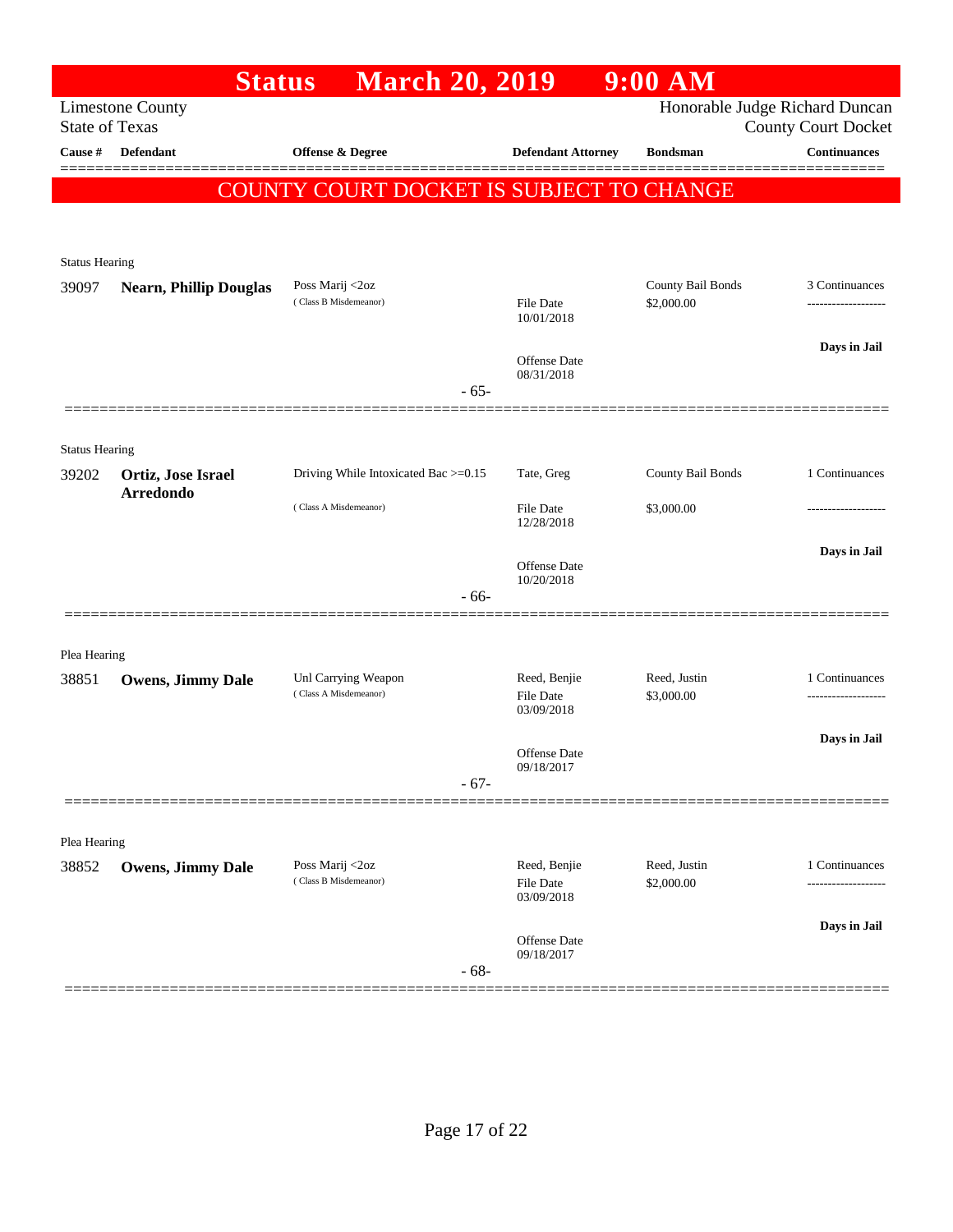|                                | <b>Status</b>           | <b>March 20, 2019</b>                        |                                | $9:00$ AM                       |                                            |
|--------------------------------|-------------------------|----------------------------------------------|--------------------------------|---------------------------------|--------------------------------------------|
| <b>State of Texas</b>          | <b>Limestone County</b> |                                              |                                | Honorable Judge Richard Duncan  |                                            |
| Cause #                        | <b>Defendant</b>        | <b>Offense &amp; Degree</b>                  | <b>Defendant Attorney</b>      | <b>Bondsman</b>                 | <b>County Court Docket</b><br>Continuances |
|                                |                         |                                              |                                |                                 |                                            |
|                                |                         | COUNTY COURT DOCKET IS SUBJECT TO CHANGE     |                                |                                 |                                            |
|                                |                         |                                              |                                |                                 |                                            |
| <b>Status Hearing</b>          |                         |                                              |                                |                                 |                                            |
| 39153                          | <b>Owens, Ladarion</b>  | Theft Prop <\$100 W/Prev Convic              |                                | Freebird Bail Bonds             | 2 Continuances                             |
|                                | <b>Ikelle</b>           | (Class B Misdemeanor)                        | <b>File Date</b>               | \$2,000.00                      |                                            |
|                                |                         |                                              | 11/06/2018                     |                                 |                                            |
|                                |                         |                                              | Offense Date                   |                                 | Days in Jail                               |
|                                |                         | $-69-$                                       | 08/04/2018                     |                                 |                                            |
|                                |                         |                                              |                                |                                 |                                            |
| <b>Status Hearing</b>          |                         |                                              |                                |                                 |                                            |
| 39154                          | Owens, Ladarion         | Criminal Trespass                            |                                | Freebird Bail Bonds             | 2 Continuances                             |
|                                | <b>Ikelle</b>           | (Class B Misdemeanor)                        | <b>File Date</b>               | \$2,000.00                      |                                            |
|                                |                         |                                              | 11/06/2018                     |                                 |                                            |
|                                |                         |                                              | Offense Date                   |                                 | Days in Jail                               |
|                                |                         |                                              | 08/04/2018                     |                                 |                                            |
|                                |                         | $-70-$                                       |                                |                                 |                                            |
|                                |                         |                                              |                                |                                 |                                            |
| <b>Status Hearing</b><br>39238 | Pack, Charles Joseph    | Poss Marij <2oz                              |                                | County Bail Bonds               | 1 Continuances                             |
|                                |                         | (Class B Misdemeanor)                        | <b>File Date</b><br>01/29/2019 | \$1,000.00                      |                                            |
|                                |                         |                                              |                                |                                 | Days in Jail                               |
|                                |                         |                                              | Offense Date<br>12/29/2018     |                                 |                                            |
|                                |                         | $-71-$                                       |                                |                                 |                                            |
|                                |                         |                                              |                                |                                 |                                            |
| <b>Status Hearing</b>          |                         |                                              |                                |                                 |                                            |
| 39239                          | Pack, Charles Joseph    | Unl Carrying Weapon<br>(Class A Misdemeanor) | <b>File Date</b>               | County Bail Bonds<br>\$2,000.00 | 1 Continuances<br>-----------------        |
|                                |                         |                                              | 01/29/2019                     |                                 |                                            |
|                                |                         |                                              | Offense Date                   |                                 | Days in Jail                               |
|                                |                         |                                              | 12/29/2018                     |                                 |                                            |
|                                |                         | $-72-$                                       |                                |                                 |                                            |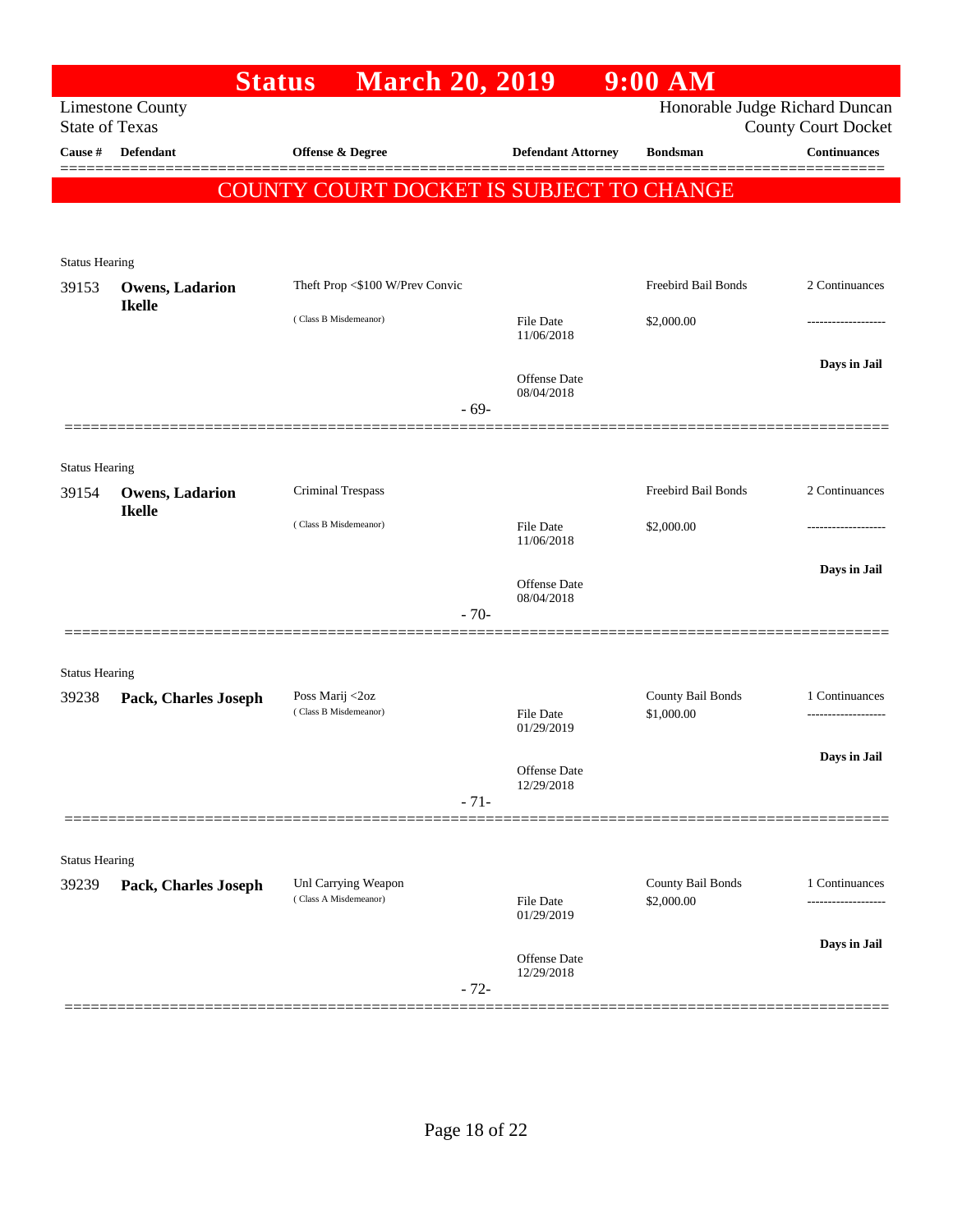|                                |                               | <b>March 20, 2019</b><br><b>Status</b>                     |                                  | $9:00$ AM                  |                                                              |
|--------------------------------|-------------------------------|------------------------------------------------------------|----------------------------------|----------------------------|--------------------------------------------------------------|
| <b>State of Texas</b>          | <b>Limestone County</b>       |                                                            |                                  |                            | Honorable Judge Richard Duncan<br><b>County Court Docket</b> |
| Cause #                        | <b>Defendant</b>              | Offense & Degree                                           | <b>Defendant Attorney</b>        | <b>Bondsman</b>            | <b>Continuances</b>                                          |
|                                |                               |                                                            |                                  |                            |                                                              |
|                                |                               | <b>COUNTY COURT DOCKET IS SUBJECT TO CHANGE</b>            |                                  |                            |                                                              |
|                                |                               |                                                            |                                  |                            |                                                              |
| <b>Review Hearing</b>          |                               |                                                            |                                  |                            |                                                              |
| 38140                          | Perkins, Anna Sharp           | Driving W/Lic Inv W/Prev<br>Conv/Susp/W/O Fin Res          | Reed, Benjie                     |                            | 26 Continuances                                              |
|                                |                               | (Class B Misdemeanor)                                      | <b>File Date</b><br>08/23/2016   |                            |                                                              |
|                                |                               |                                                            |                                  |                            | Days in Jail                                                 |
|                                |                               |                                                            | Offense Date<br>10/13/2015       |                            |                                                              |
|                                |                               | $-73-$                                                     |                                  |                            |                                                              |
|                                |                               |                                                            |                                  |                            |                                                              |
| <b>Status Hearing</b><br>39228 |                               | Driving While Intoxicated Bac >=0.15                       | Reed, Benjie                     | Reed, Benjie               | 1 Continuances                                               |
|                                | <b>Sheffield, Colby Scott</b> | (Class A Misdemeanor)                                      | File Date                        | \$2,000.00                 |                                                              |
|                                |                               |                                                            | 01/09/2019                       |                            |                                                              |
|                                |                               |                                                            | Offense Date<br>12/03/2018       |                            | Days in Jail                                                 |
|                                |                               | $-74-$                                                     |                                  |                            |                                                              |
|                                |                               |                                                            |                                  |                            |                                                              |
| <b>Status Hearing</b>          |                               |                                                            |                                  |                            |                                                              |
| 39070                          | <b>Sims, Henry Lee</b>        | Resist Arrest Search Or Transport<br>(Class A Misdemeanor) | Reed, Justin<br><b>File Date</b> | Reed, Justin<br>\$3,000.00 | 3 Continuances                                               |
|                                |                               |                                                            | 08/23/2018                       |                            |                                                              |
|                                |                               |                                                            | Offense Date                     |                            | Days in Jail                                                 |
|                                |                               | $-75-$                                                     | 08/12/2018                       |                            |                                                              |
|                                |                               |                                                            |                                  |                            |                                                              |
| <b>Status Hearing</b>          |                               |                                                            |                                  |                            |                                                              |
| 39071                          | <b>Sims, Henry Lee</b>        | Criminal Mischief >=\$100<\$750                            | Reed, Justin                     | Reed, Justin               | 3 Continuances                                               |
|                                |                               | (Class B Misdemeanor)                                      | <b>File Date</b><br>08/23/2018   | \$1,000.00                 | -----------------                                            |
|                                |                               |                                                            |                                  |                            | Days in Jail                                                 |
|                                |                               |                                                            | Offense Date<br>08/12/2018       |                            |                                                              |
|                                |                               | $-76-$                                                     |                                  |                            |                                                              |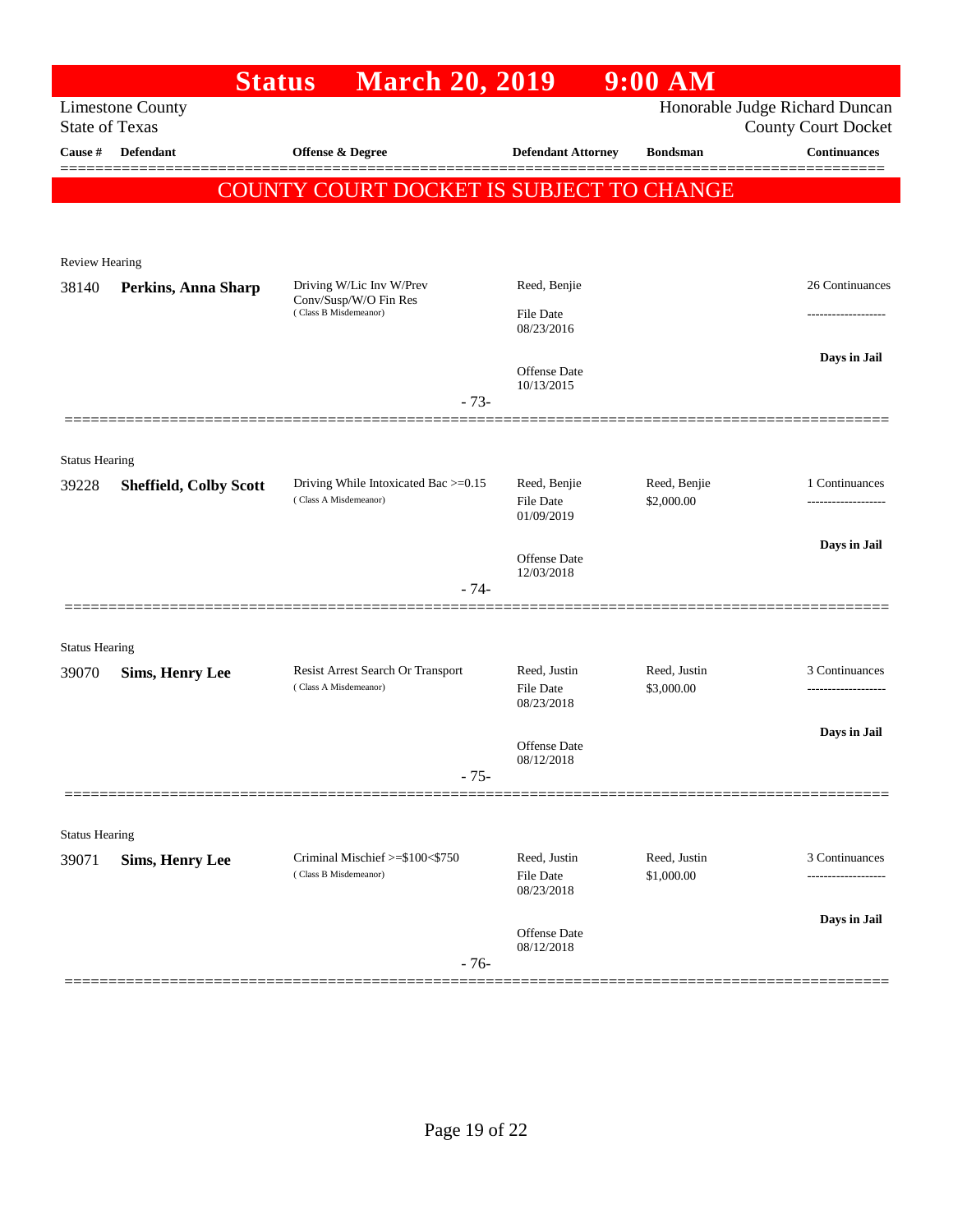|                                | <b>Status</b>                        | <b>March 20, 2019</b>                    |                                | $9:00$ AM           |                                                              |
|--------------------------------|--------------------------------------|------------------------------------------|--------------------------------|---------------------|--------------------------------------------------------------|
| <b>State of Texas</b>          | <b>Limestone County</b>              |                                          |                                |                     | Honorable Judge Richard Duncan<br><b>County Court Docket</b> |
| Cause #                        | Defendant                            | Offense & Degree                         | <b>Defendant Attorney</b>      | <b>Bondsman</b>     | <b>Continuances</b>                                          |
|                                |                                      | COUNTY COURT DOCKET IS SUBJECT TO CHANGE |                                |                     |                                                              |
|                                |                                      |                                          |                                |                     |                                                              |
|                                |                                      |                                          |                                |                     |                                                              |
| <b>Status Hearing</b>          |                                      | Harrassment                              | Reed, Justin                   | Reed, Justin        | 3 Continuances                                               |
| 39072                          | <b>Sims, Henry Lee</b>               | (Class B Misdemeanor)                    | <b>File Date</b>               | \$1,000.00          | .                                                            |
|                                |                                      |                                          | 08/23/2018                     |                     |                                                              |
|                                |                                      |                                          | Offense Date<br>08/12/2018     |                     | Days in Jail                                                 |
|                                |                                      | $-77-$                                   |                                |                     |                                                              |
|                                |                                      |                                          |                                |                     |                                                              |
| <b>Status Hearing</b>          |                                      |                                          |                                |                     |                                                              |
| 39204                          | Spencer, Brianna<br><b>Nicole</b>    | Assault Cause Bodily Inj.                | Burkeen, Daniel                | Freebird Bail Bonds | 1 Continuances                                               |
|                                |                                      | (Class A Misdemeanor)                    | <b>File Date</b><br>12/28/2018 | \$3,000.00          |                                                              |
|                                |                                      |                                          |                                |                     | Days in Jail                                                 |
|                                |                                      |                                          | Offense Date<br>10/28/2018     |                     |                                                              |
|                                |                                      | $-78-$                                   |                                |                     |                                                              |
|                                |                                      |                                          |                                |                     |                                                              |
| <b>Status Hearing</b>          |                                      |                                          |                                |                     |                                                              |
| 39206                          | <b>Stanton, James Dalton,</b><br>Jr. | Fail To Drive In Single Marked Lane      | Reed, Bobby                    | Reed, Bobby         | 1 Continuances                                               |
|                                |                                      | (Misdemeanor Traffic)                    | <b>File Date</b><br>12/28/2018 | \$326.00            |                                                              |
|                                |                                      |                                          |                                |                     | Days in Jail                                                 |
|                                |                                      |                                          | Offense Date<br>11/28/2018     |                     |                                                              |
|                                |                                      | $-79-$                                   |                                |                     |                                                              |
|                                |                                      |                                          |                                |                     |                                                              |
| <b>Status Hearing</b><br>39226 |                                      | Driving While Intoxicated Bac >=0.15     | Reed, Bobby                    | Reed, Bobby         | 1 Continuances                                               |
|                                | <b>Stanton, James Dalton,</b><br>Jr. |                                          |                                |                     |                                                              |
|                                |                                      | (Class A Misdemeanor)                    | File Date<br>01/07/2019        | \$2,500.00          |                                                              |
|                                |                                      |                                          |                                |                     | Days in Jail                                                 |
|                                |                                      |                                          | Offense Date<br>11/24/2018     |                     |                                                              |
|                                |                                      | $-80-$                                   |                                |                     |                                                              |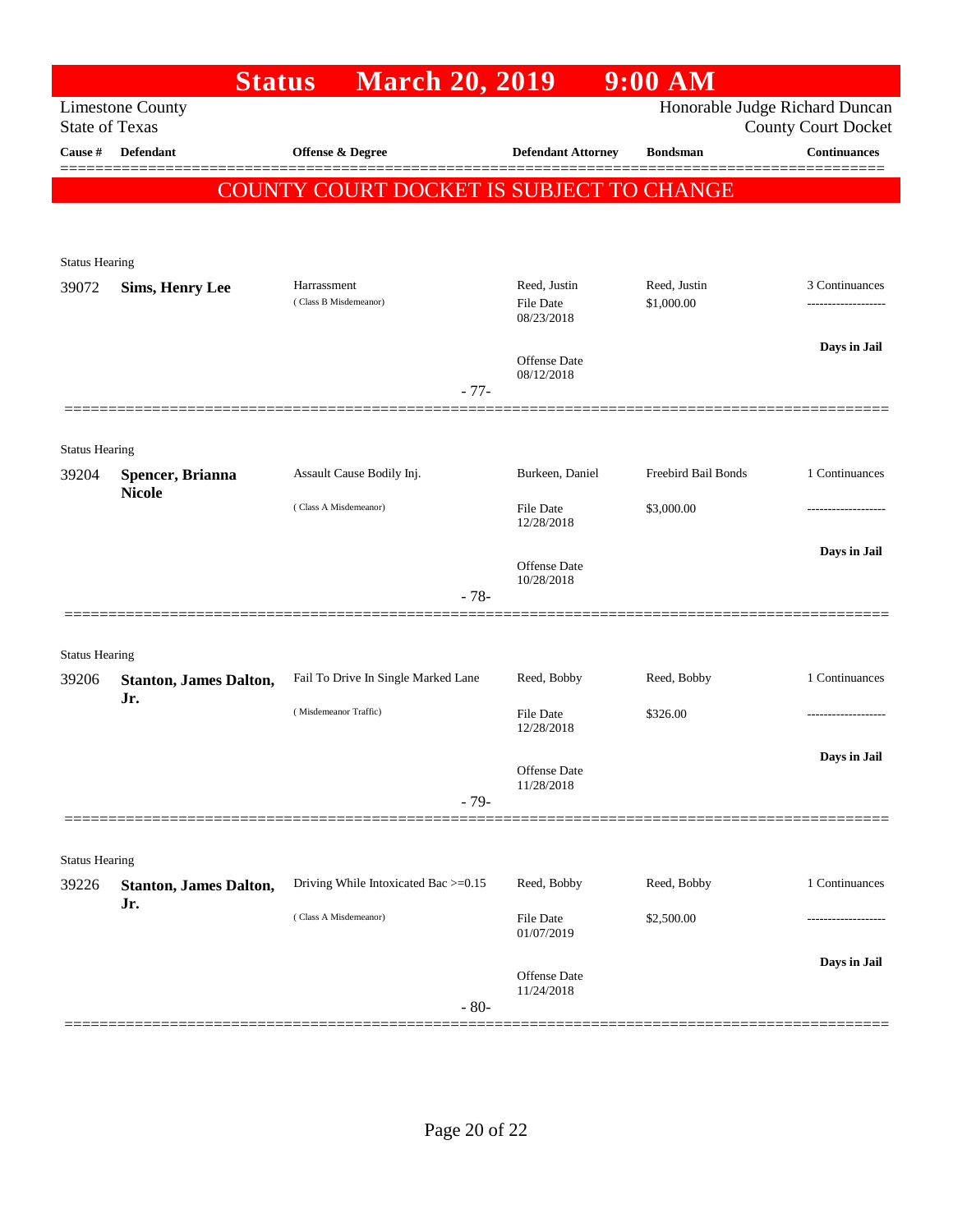|                                     | <b>Status</b>               | <b>March 20, 2019</b>                      |                                  | $9:00$ AM                  |                                                   |
|-------------------------------------|-----------------------------|--------------------------------------------|----------------------------------|----------------------------|---------------------------------------------------|
|                                     | <b>Limestone County</b>     |                                            |                                  |                            | Honorable Judge Richard Duncan                    |
| <b>State of Texas</b><br>Cause $\#$ | <b>Defendant</b>            | Offense & Degree                           | <b>Defendant Attorney</b>        | <b>Bondsman</b>            | <b>County Court Docket</b><br><b>Continuances</b> |
|                                     |                             |                                            |                                  |                            |                                                   |
|                                     |                             | COUNTY COURT DOCKET IS SUBJECT TO CHANGE   |                                  |                            |                                                   |
|                                     |                             |                                            |                                  |                            |                                                   |
| <b>Status Hearing</b>               |                             |                                            |                                  |                            |                                                   |
| 39186                               | <b>Taylor, Tony Bernard</b> | Theft Prop <\$100 W/Prev Convic            | Reed, Benjie                     | Reed, Benjie               | 1 Continuances                                    |
|                                     |                             | (Class B Misdemeanor)                      | File Date<br>12/28/2018          | \$1,000.00                 |                                                   |
|                                     |                             |                                            |                                  |                            | Days in Jail                                      |
|                                     |                             |                                            | Offense Date<br>09/25/2018       |                            |                                                   |
|                                     |                             | $-81-$                                     |                                  |                            |                                                   |
|                                     |                             |                                            |                                  |                            |                                                   |
| <b>Status Hearing</b>               |                             |                                            |                                  |                            |                                                   |
| 39187                               | <b>Taylor, Tony Bernard</b> | Criminal Trespass<br>(Class B Misdemeanor) | Reed, Benjie<br><b>File Date</b> | Reed, Benjie<br>\$1,000.00 | 1 Continuances<br>                                |
|                                     |                             |                                            | 12/28/2018                       |                            |                                                   |
|                                     |                             |                                            | Offense Date                     |                            | Days in Jail                                      |
|                                     |                             | $-82-$                                     | 09/25/2018                       |                            |                                                   |
|                                     |                             |                                            |                                  |                            |                                                   |
| <b>Status Hearing</b>               |                             |                                            |                                  |                            |                                                   |
| 39188                               | <b>Taylor, Tony Bernard</b> | Criminal Trespass<br>(Class B Misdemeanor) | Reed, Benjie                     | Reed, Benjie               | 1 Continuances                                    |
|                                     |                             |                                            | <b>File Date</b><br>12/28/2018   | \$1,000.00                 |                                                   |
|                                     |                             |                                            |                                  |                            | Days in Jail                                      |
|                                     |                             |                                            | Offense Date<br>10/11/2018       |                            |                                                   |
|                                     |                             | $-83-$                                     |                                  |                            |                                                   |
|                                     |                             |                                            |                                  |                            |                                                   |
| Plea Hearing<br>39045               | <b>Thompson, Caitlyn</b>    | Engage In Organized Criminal Activity      | Reed, Justin                     | Reed, Benjie               | 5 Continuances                                    |
|                                     | <b>Nicole</b>               | (Class A Misdemeanor)                      |                                  |                            |                                                   |
|                                     |                             |                                            | File Date<br>08/14/2018          | \$2,500.00                 |                                                   |
|                                     |                             |                                            |                                  |                            | Days in Jail                                      |
|                                     |                             |                                            | Offense Date<br>01/16/2018       |                            |                                                   |
|                                     |                             | $-84-$                                     |                                  |                            |                                                   |